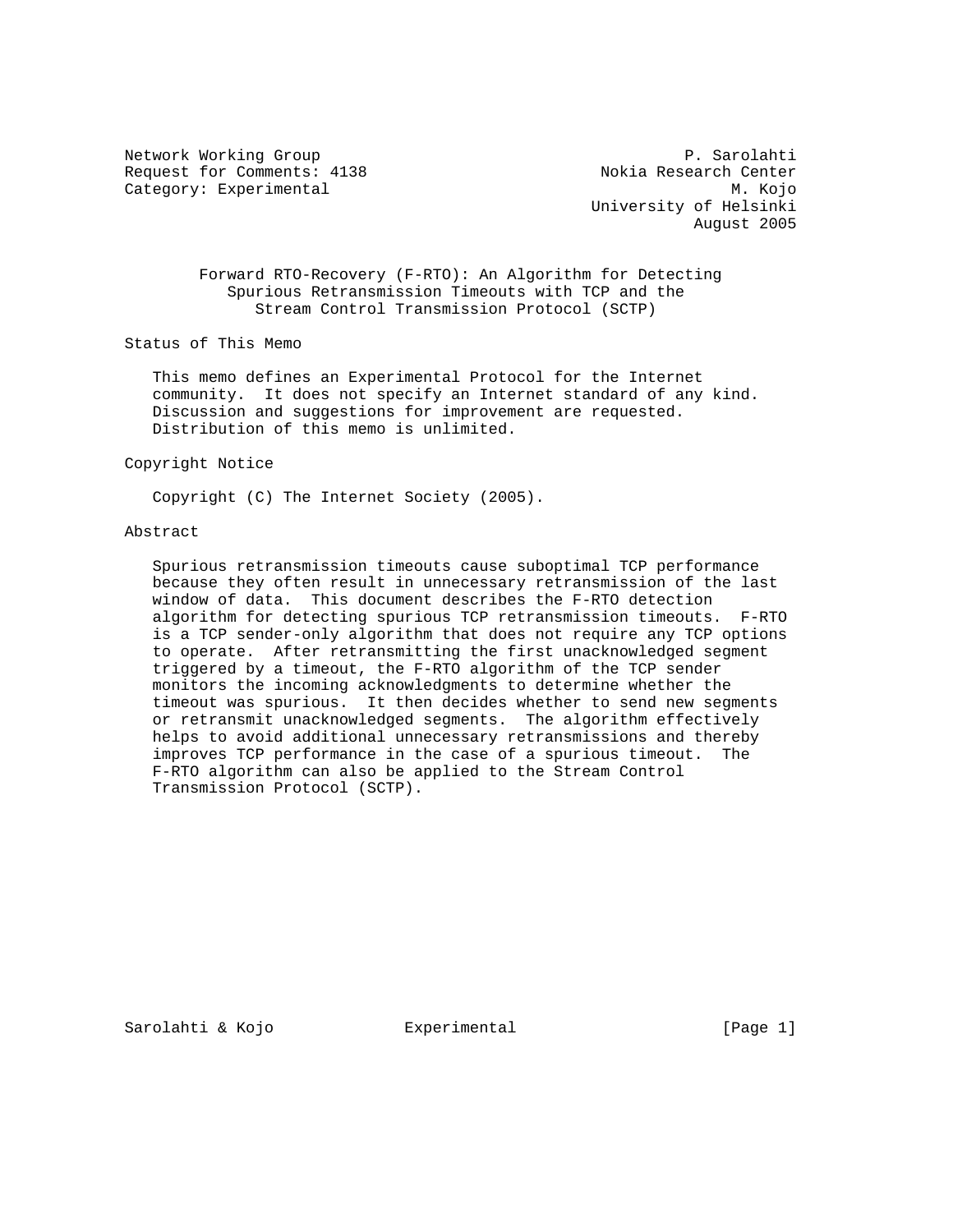Table of Contents

|                |                                                   |  |  |  | $\mathcal{L}$  |
|----------------|---------------------------------------------------|--|--|--|----------------|
|                |                                                   |  |  |  | 4              |
|                |                                                   |  |  |  | $\overline{4}$ |
|                |                                                   |  |  |  | 5              |
|                | 2.2.                                              |  |  |  | 6              |
| 3.             | SACK-Enhanced Version of the F-RTO Algorithm 8    |  |  |  |                |
| 4.             | Taking Actions after Detecting Spurious RTO 10    |  |  |  |                |
| 5.             |                                                   |  |  |  | 10             |
| б.             | Security Considerations 11                        |  |  |  |                |
| 7 <sub>1</sub> |                                                   |  |  |  |                |
| 8 <sub>1</sub> |                                                   |  |  |  |                |
|                | 8.1. Normative References. 12                     |  |  |  |                |
|                | Informative References. 13<br>8.2.                |  |  |  |                |
|                |                                                   |  |  |  | 15             |
|                | Appendix B: SACK-Enhanced F-RTO and Fast Recovery |  |  |  | 20             |
|                | Appendix C: Discussion of Window-Limited Cases    |  |  |  | 21             |

1. Introduction

 The Transmission Control Protocol (TCP) [Pos81] has two methods for triggering retransmissions. First, the TCP sender relies on incoming duplicate ACKs, which indicate that the receiver is missing some of the data. After a required number of successive duplicate ACKs have arrived at the sender, it retransmits the first unacknowledged segment [APS99] and continues with a loss recovery algorithm such as NewReno [FHG04] or SACK-based loss recovery [BAFW03]. Second, the TCP sender maintains a retransmission timer which triggers retransmission of segments, if they have not been acknowledged before the retransmission timeout (RTO) expires. When the retransmission timeout occurs, the TCP sender enters the RTO recovery where the congestion window is initialized to one segment and unacknowledged segments are retransmitted using the slow-start algorithm. The retransmission timer is adjusted dynamically, based on the measured round-trip times [PA00].

 It has been pointed out that the retransmission timer can expire spuriously and cause unnecessary retransmissions when no segments have been lost [LK00, GL02, LM03]. After a spurious retransmission timeout, the late acknowledgments of the original segments arrive at the sender, usually triggering unnecessary retransmissions of a whole window of segments during the RTO recovery. Furthermore, after a spurious retransmission timeout, a conventional TCP sender increases the congestion window on each late acknowledgment in slow start. This injects a large number of data segments into the network within one round-trip time, thus violating the packet conservation principle [Jac88].

Sarolahti & Kojo Experimental [Page 2]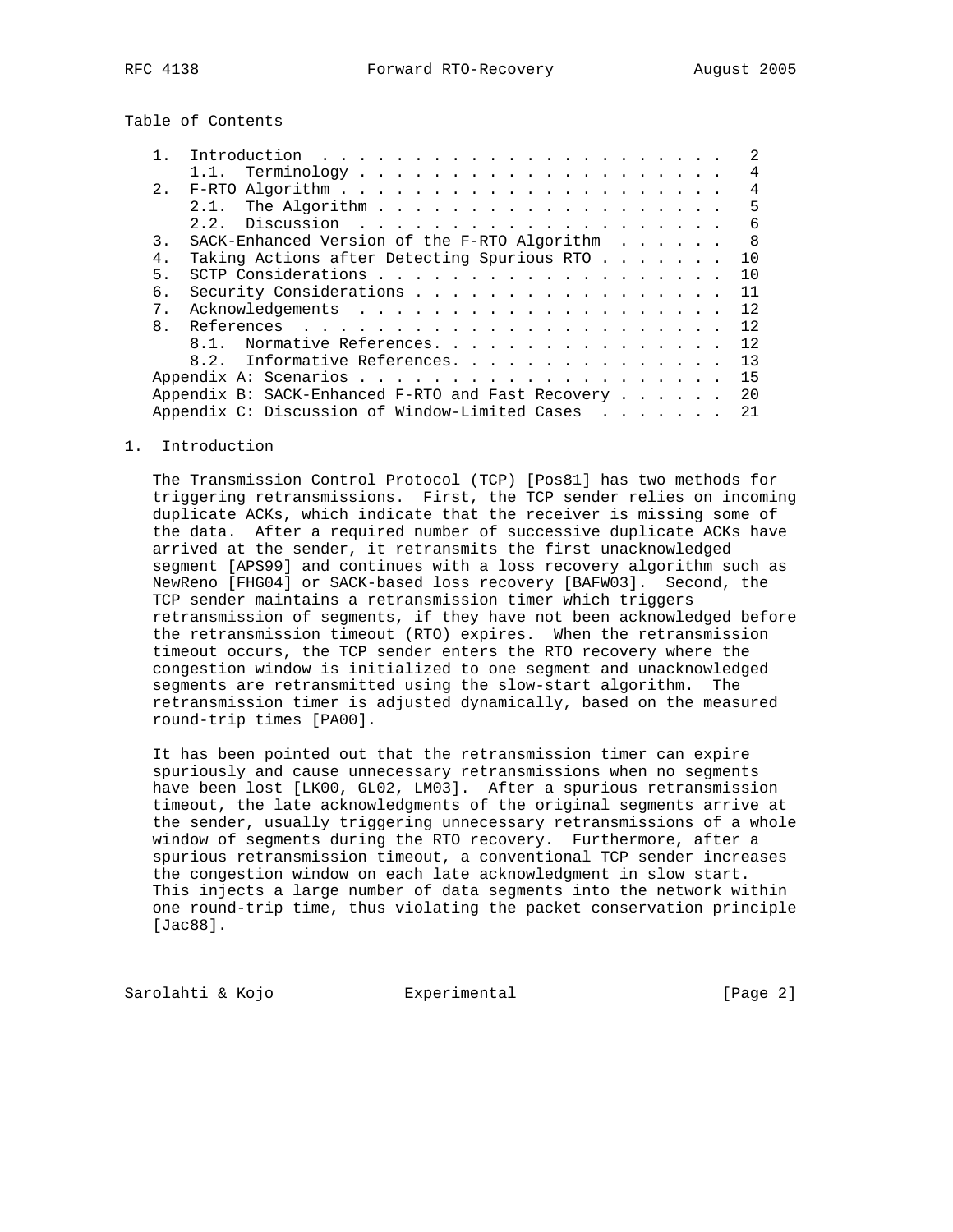There are a number of potential reasons for spurious retransmission timeouts. First, some mobile networking technologies involve sudden delay spikes on transmission because of actions taken during a hand-off. Second, given a low-bandwidth link or some other change in available bandwidth, arrival of competing traffic (possibly with higher priority) can cause a sudden increase of round-trip time. This may trigger a spurious retransmission timeout. A persistently reliable link layer can also cause a sudden delay when a data frame and several retransmissions of it are lost for some reason. This document does not distinguish between the different causes of such a delay spike. Rather, it discusses the spurious retransmission timeouts caused by a delay spike in general.

 This document describes the F-RTO detection algorithm. It is based on the detection mechanism of the "Forward RTO-Recovery" (F-RTO) algorithm [SKR03] that is used for detecting spurious retransmission timeouts and thus avoids unnecessary retransmissions following the retransmission timeout. When the timeout is not spurious, the F-RTO algorithm reverts back to the conventional RTO recovery algorithm, and therefore has similar behavior and performance. In contrast to alternative algorithms proposed for detecting unnecessary retransmissions (Eifel [LK00], [LM03] and DSACK-based algorithms [BA04]), F-RTO does not require any TCP options for its operation, and it can be implemented by modifying only the TCP sender. The Eifel algorithm uses TCP timestamps [BBJ92] for detecting a spurious timeout upon arrival of the first acknowledgment after the retransmission. The DSACK-based algorithms require that the TCP Selective Acknowledgment Option [MMFR96], with the DSACK extension [FMMP00], is in use. With DSACK, the TCP receiver can report if it has received a duplicate segment, enabling the sender to detect afterwards whether it has retransmitted segments unnecessarily. The F-RTO algorithm only attempts to detect and avoid unnecessary retransmissions after an RTO. Eifel and DSACK can also be used for detecting unnecessary retransmissions caused by other events, such as packet reordering.

 When an RTO expires, the F-RTO sender retransmits the first unacknowledged segment as usual [APS99]. Deviating from the normal operation after a timeout, it then tries to transmit new, previously unsent data, for the first acknowledgment that arrives after the timeout, given that the acknowledgment advances the window. If the second acknowledgment that arrives after the timeout advances the window (i.e., acknowledges data that was not retransmitted), the F- RTO sender declares the timeout spurious and exits the RTO recovery. However, if either of these two acknowledgments is a duplicate ACK, there will not be sufficient evidence of a spurious timeout. Therefore, the F-RTO sender retransmits the unacknowledged segments in slow start similarly to the traditional algorithm. With a

Sarolahti & Kojo  $\qquad \qquad$  Experimental  $\qquad \qquad$  [Page 3]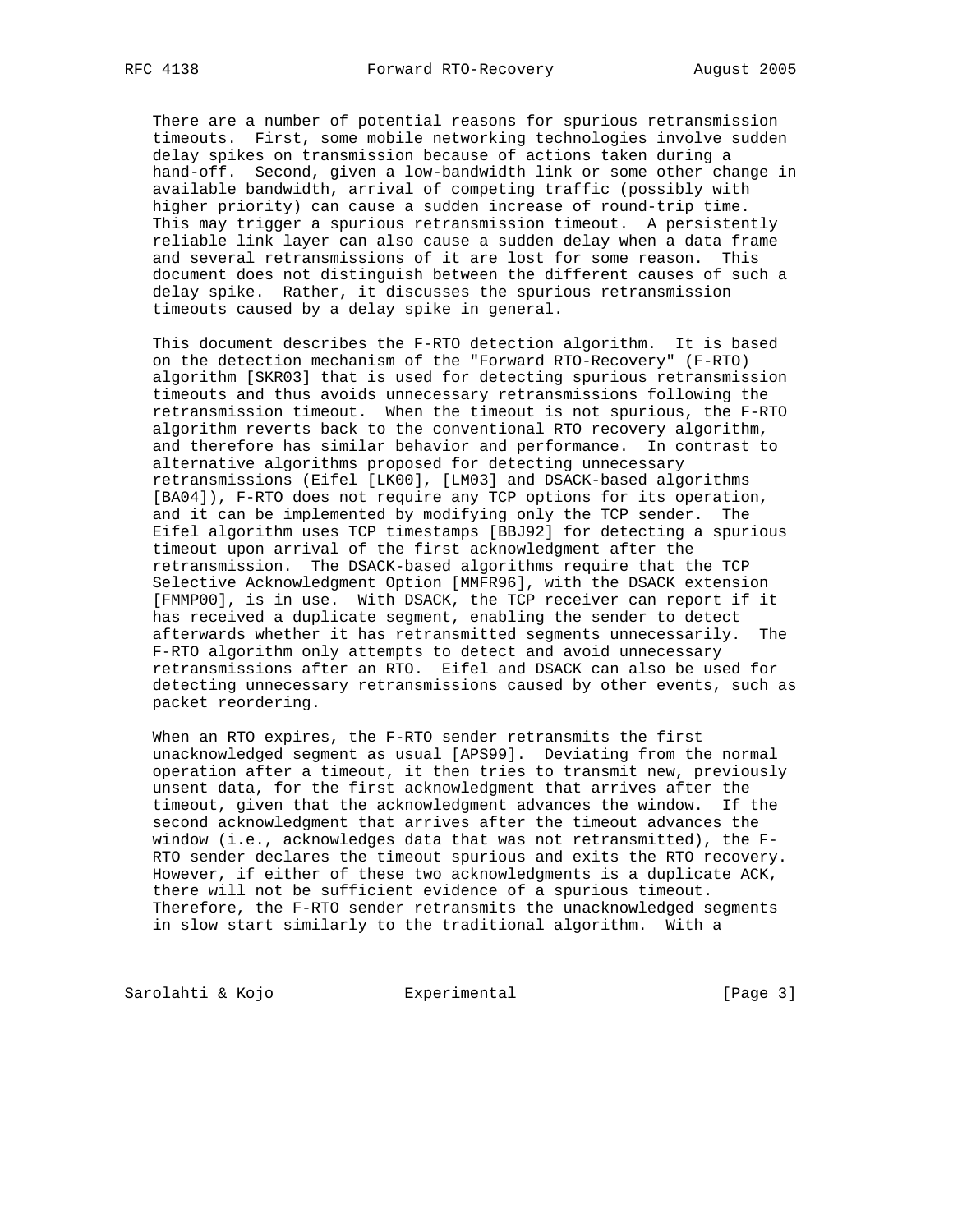SACK-enhanced version of the F-RTO algorithm, spurious timeouts may be detected even if duplicate ACKs arrive after an RTO retransmission.

 The F-RTO algorithm can also be applied to the Stream Control Transmission Protocol (SCTP) [Ste00], because SCTP has acknowledgment and packet retransmission concepts similar to TCP. For convenience, this document mostly refers to TCP, but the algorithms and other discussion are valid for SCTP as well.

 This document is organized as follows. Section 2 describes the basic F-RTO algorithm. Section 3 outlines an optional enhancement to the F-RTO algorithm that takes advantage of the TCP SACK option. Section 4 discusses the possible actions to be taken after detecting a spurious RTO. Section 5 gives considerations on applying F-RTO with SCTP, and Section 6 discusses the security considerations.

#### 1.1. Terminology

 The keywords MUST, MUST NOT, REQUIRED, SHALL, SHALL NOT, SHOULD, SHOULD NOT, RECOMMENDED, MAY, and OPTIONAL, when they appear in this document, are to be interpreted as described in [RFC2119].

#### 2. F-RTO Algorithm

 A timeout is considered spurious if it would have been avoided had the sender waited longer for an acknowledgment to arrive [LM03]. F-RTO affects the TCP sender behavior only after a retransmission timeout. Otherwise, the TCP behavior remains the same. When the RTO expires, the F-RTO algorithm monitors incoming acknowledgments and if the TCP sender gets an acknowledgment for a segment that was not retransmitted due to timeout, the F-RTO algorithm declares a timeout spurious. The actions taken in response to a spurious timeout are not specified in this document, but we discuss some alternatives in Section 4. This section introduces the algorithm and then discusses the different steps of the algorithm in more detail.

 Following the practice used with the Eifel Detection algorithm [LM03], we use the "SpuriousRecovery" variable to indicate whether the retransmission is declared spurious by the sender. This variable can be used as an input for a corresponding response algorithm. With F-RTO, the value of SpuriousRecovery can be either SPUR\_TO (indicating a spurious retransmission timeout) or FALSE (indicating that the timeout is not declared spurious), and the TCP sender should follow the conventional RTO recovery algorithm.

Sarolahti & Kojo  $\qquad \qquad$  Experimental  $\qquad \qquad$  [Page 4]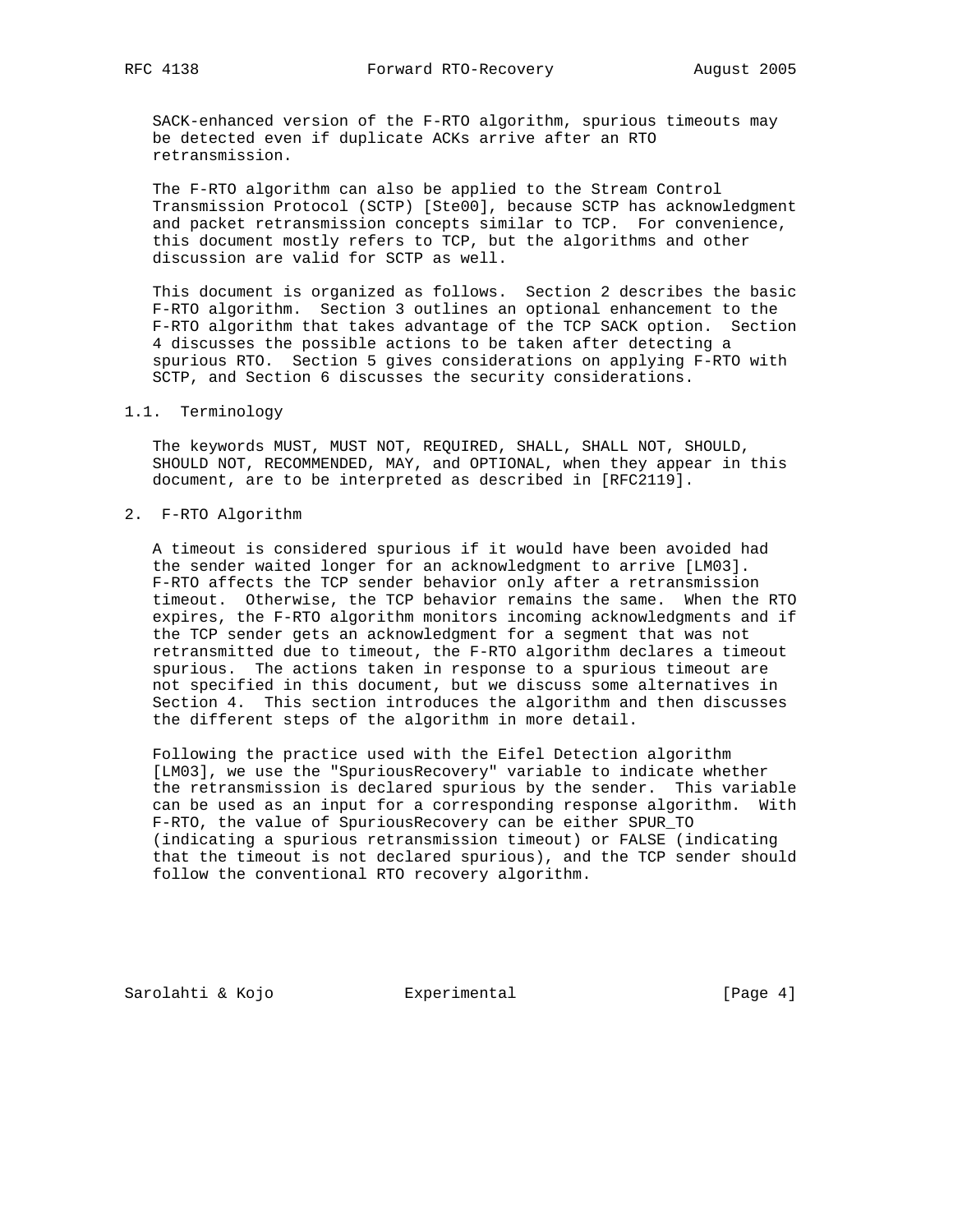# 2.1. The Algorithm

 A TCP sender MAY implement the basic F-RTO algorithm. If it chooses to apply the algorithm, the following steps MUST be taken after the retransmission timer expires. If the sender implements some loss recovery algorithm other than Reno or NewReno [FHG04], the F-RTO algorithm SHOULD NOT be entered when earlier fast recovery is underway.

- 1) When RTO expires, retransmit the first unacknowledged segment and set SpuriousRecovery to FALSE. Also, store the highest sequence number transmitted so far in variable "recover".
- 2) When the first acknowledgment after the RTO retransmission arrives at the sender, the sender chooses one of the following actions, depending on whether the ACK advances the window or whether it is a duplicate ACK.
	- a) If the acknowledgment is a duplicate ACK OR it acknowledges a sequence number equal to the value of "recover" OR it does not acknowledge all of the data that was retransmitted in step 1, revert to the conventional RTO recovery and continue by retransmitting unacknowledged data in slow start. Do not enter step 3 of this algorithm. The SpuriousRecovery variable remains as FALSE.
	- b) Else, if the acknowledgment advances the window AND it is below the value of "recover", transmit up to two new (previously unsent) segments and enter step 3 of this algorithm. If the TCP sender does not have enough unsent data, it can send only one segment. In addition, the TCP sender MAY override the Nagle algorithm [Nag84] and immediately send a segment if needed. Note that sending two segments in this step is allowed by TCP congestion control requirements [APS99]: An F-RTO TCP sender simply chooses different segments to transmit.

 If the TCP sender does not have any new data to send, or the advertised window prohibits new transmissions, the recommended action is to skip step 3 of this algorithm and continue with slow start retransmissions, following the conventional RTO recovery algorithm. However, alternative ways of handling the window-limited cases that could result in better performance are discussed in Appendix C.

 3) When the second acknowledgment after the RTO retransmission arrives at the sender, the TCP sender either declares the timeout spurious, or starts retransmitting the unacknowledged segments.

Sarolahti & Kojo  $\qquad \qquad$  Experimental  $\qquad \qquad$  [Page 5]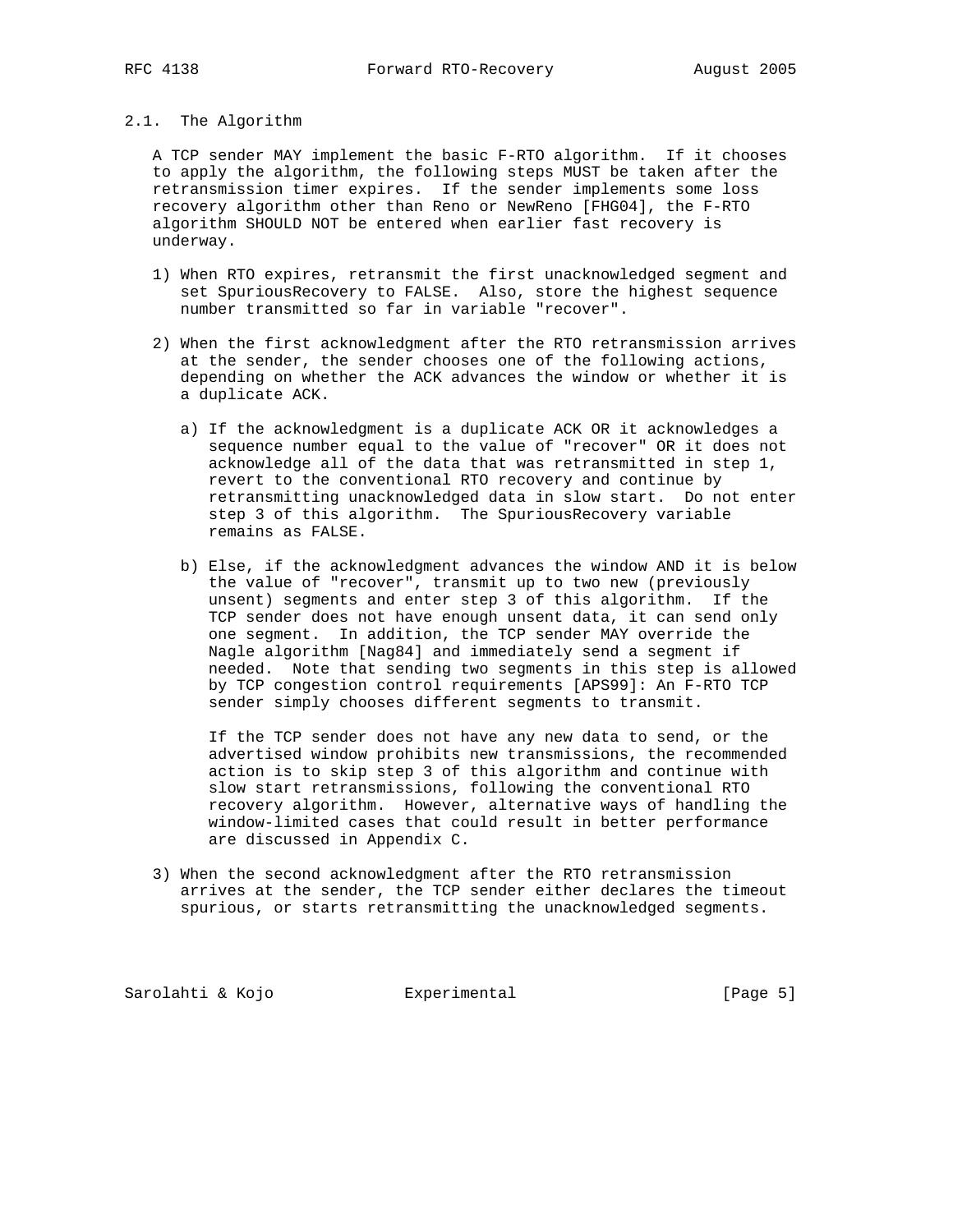- a) If the acknowledgment is a duplicate ACK, set the congestion window to no more than 3 \* MSS, and continue with the slow start algorithm retransmitting unacknowledged segments. The congestion window can be set to 3 \* MSS, because two round-trip times have elapsed since the RTO, and a conventional TCP sender would have increased cwnd to 3 during the same time. Leave SpuriousRecovery set to FALSE.
- b) If the acknowledgment advances the window (i.e., if it acknowledges data that was not retransmitted after the timeout), declare the timeout spurious, set SpuriousRecovery to SPUR\_TO, and set the value of the "recover" variable to SND.UNA (the oldest unacknowledged sequence number [Pos81]).

#### 2.2. Discussion

 The F-RTO sender takes cautious actions when it receives duplicate acknowledgments after a retransmission timeout. Because duplicate ACKs may indicate that segments have been lost, reliably detecting a spurious timeout is difficult due to the lack of additional information. Therefore, it is prudent to follow the conventional TCP recovery in those cases.

 If the first acknowledgment after the RTO retransmission covers the "recover" point at algorithm step (2a), there is not enough evidence that a non-retransmitted segment has arrived at the receiver after the timeout. This is a common case when a fast retransmission is lost and has been retransmitted again after an RTO, while the rest of the unacknowledged segments were successfully delivered to the TCP receiver before the retransmission timeout. Therefore, the timeout cannot be declared spurious in this case.

 If the first acknowledgment after the RTO retransmission does not acknowledge all of the data that was retransmitted in step 1, the TCP sender reverts to the conventional RTO recovery. Otherwise, a malicious receiver acknowledging partial segments could cause the sender to declare the timeout spurious in a case where data was lost.

 The TCP sender is allowed to send two new segments in algorithm branch (2b) because the conventional TCP sender would transmit two segments when the first new ACK arrives after the RTO retransmission. If sending new data is not possible in algorithm branch (2b), or if the receiver window limits the transmission, the TCP sender has to send something in order to prevent the TCP transfer from stalling. If no segments were sent, the pipe between sender and receiver might run out of segments, and no further acknowledgments would arrive. Therefore, in the window-limited case, the recommendation is to

Sarolahti & Kojo **Experimental** [Page 6]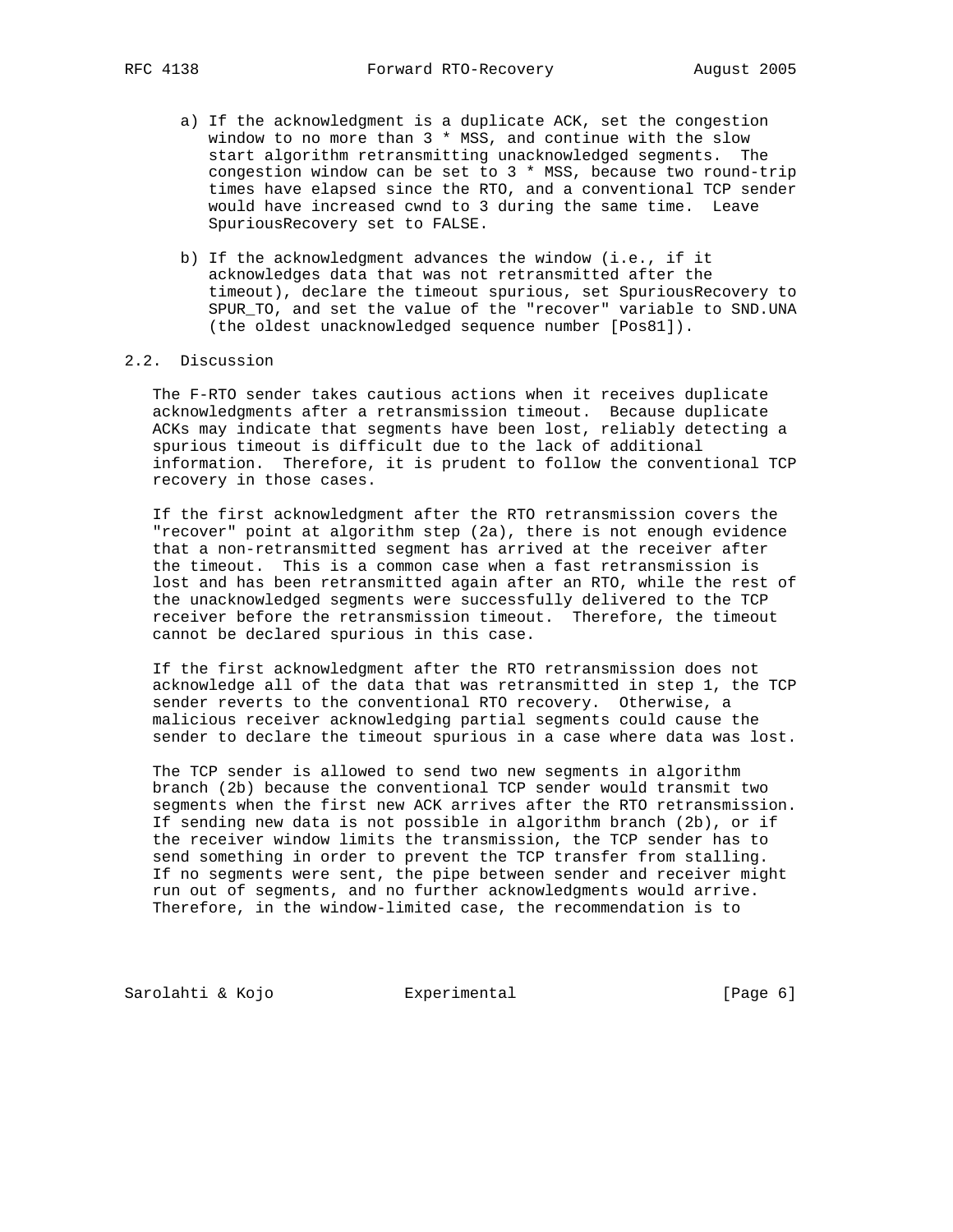revert to the conventional RTO recovery with slow start retransmissions. Appendix C discusses some alternative solutions for window-limited situations.

 If the retransmission timeout is declared spurious, the TCP sender sets the value of the "recover" variable to SND.UNA in order to allow fast retransmit [FHG04]. The "recover" variable was proposed for avoiding unnecessary, multiple fast retransmits when RTO expires during fast recovery with NewReno TCP. Because the sender retransmits only the segment that triggered the timeout, the problem of unnecessary multiple fast retransmits [FHG04] cannot occur. Therefore, if three duplicate ACKs arrive at the sender after the timeout, they probably indicate a packet loss, and thus fast retransmit should be used to allow efficient recovery. If there are not enough duplicate ACKs arriving at the sender after a packet loss, the retransmission timer expires again and the sender enters step 1 of this algorithm.

 When the timeout is declared spurious, the TCP sender cannot detect whether the unnecessary RTO retransmission was lost. In principle, the loss of the RTO retransmission should be taken as a congestion signal. Thus, there is a small possibility that the F-RTO sender will violate the congestion control rules, if it chooses to fully revert congestion control parameters after detecting a spurious timeout. The Eifel detection algorithm has a similar property, while the DSACK option can be used to detect whether the retransmitted segment was successfully delivered to the receiver.

 The F-RTO algorithm has a side-effect on the TCP round-trip time measurement. Because the TCP sender can avoid most of the unnecessary retransmissions after detecting a spurious timeout, the sender is able to take round-trip time samples on the delayed segments. If the regular RTO recovery was used without TCP timestamps, this would not be possible due to the retransmission ambiguity. As a result, the RTO is likely to have more accurate and larger values with F-RTO than with the regular TCP after a spurious timeout that was triggered due to delayed segments. We believe this is an advantage in the networks that are prone to delay spikes.

 There are some situations where the F-RTO algorithm may not avoid unnecessary retransmissions after a spurious timeout. If packet reordering or packet duplication occurs on the segment that triggered the spurious timeout, the F-RTO algorithm may not detect the spurious timeout due to incoming duplicate ACKs. Additionally, if a spurious timeout occurs during fast recovery, the F-RTO algorithm often cannot detect the spurious timeout because the segments that were transmitted before the fast recovery trigger duplicate ACKs. However, we consider these cases rare, and note that in cases where

Sarolahti & Kojo  $\qquad \qquad$  Experimental  $\qquad \qquad$  [Page 7]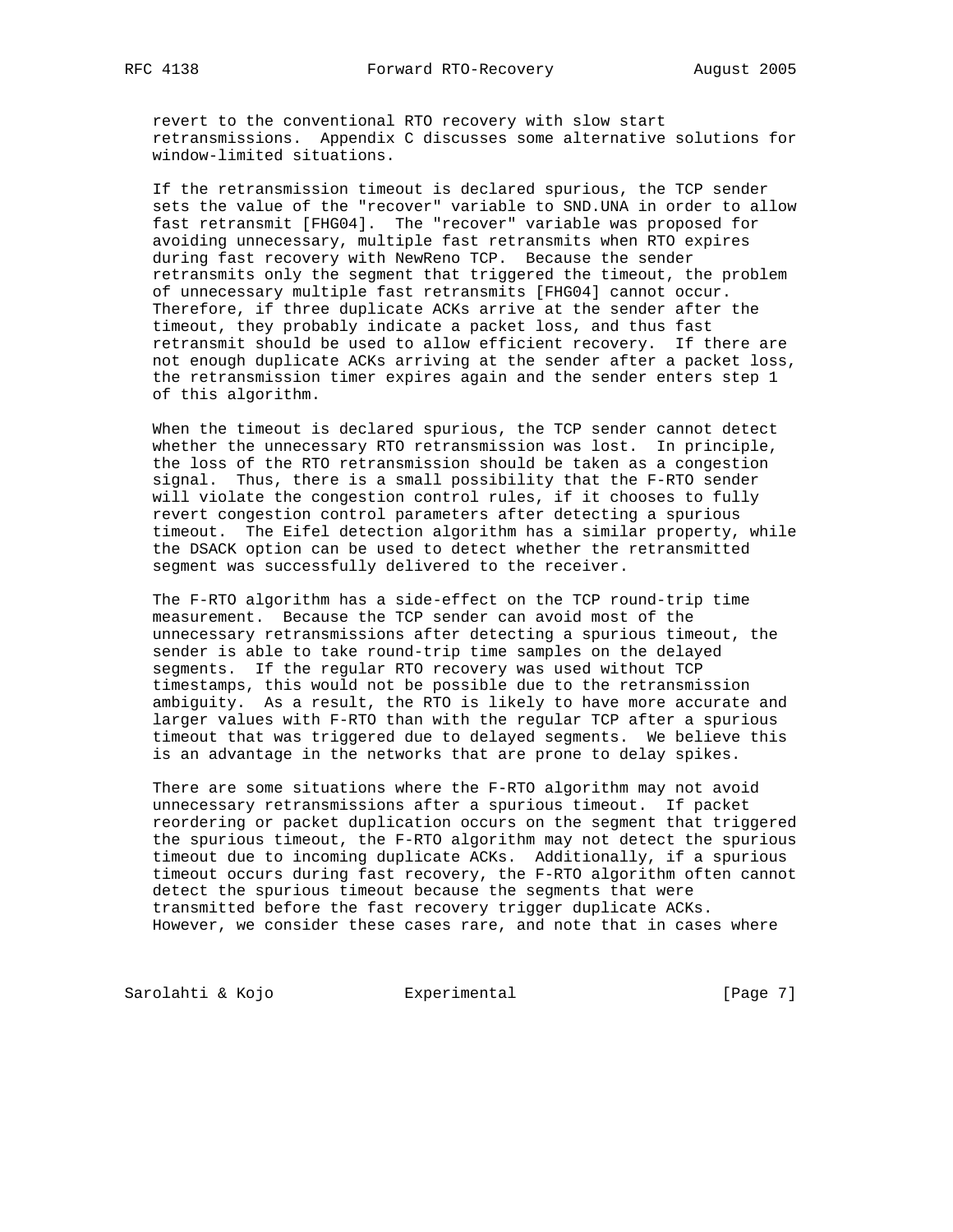F-RTO fails to detect the spurious timeout, it retransmits the unacknowledged segments in slow start, and thus performs similarly to the regular RTO recovery.

3. SACK-Enhanced Version of the F-RTO Algorithm

 This section describes an alternative version of the F-RTO algorithm that uses the TCP Selective Acknowledgment Option [MMFR96]. By using the SACK option, the TCP sender detects spurious timeouts in most of the cases when packet reordering or packet duplication is present. If the SACK blocks acknowledge new data that was not transmitted after the RTO retransmission, the sender may declare the timeout spurious, even when duplicate ACKs follow the RTO.

 Given that the TCP Selective Acknowledgment Option [MMFR96] is enabled for a TCP connection, a TCP sender MAY implement the SACK-enhanced F-RTO algorithm. If the sender applies the SACK-enhanced F-RTO algorithm, it MUST follow the steps below. This algorithm SHOULD NOT be applied if the TCP sender is already in SACK loss recovery when retransmission timeout occurs. However, when retransmission timeout occurs during existing loss recovery, it should be possible to apply the principle of F-RTO within certain limitations. This is a topic for further research. Appendix B briefly discusses the related issues.

 The steps of the SACK-enhanced version of the F-RTO algorithm are as follows.

- 1) When the RTO expires, retransmit the first unacknowledged segment and set SpuriousRecovery to FALSE. Set variable "recover" to indicate the highest segment transmitted so far. Following the recommendation in SACK specification [MMFR96], reset the SACK scoreboard.
- 2) Wait until the acknowledgment of the data retransmitted due to the timeout arrives at the sender. If duplicate ACKs arrive before the cumulative acknowledgment for retransmitted data, adjust the scoreboard according to the incoming SACK information. Stay in step 2 and wait for the next new acknowledgment. If RTO expires again, go to step 1 of the algorithm.
	- a) if a cumulative ACK acknowledges a sequence number equal to "recover", revert to the conventional RTO recovery and set the congestion window to no more than 2 \* MSS, like a regular TCP would do. Do not enter step 3 of this algorithm.

Sarolahti & Kojo **Experimental** [Page 8]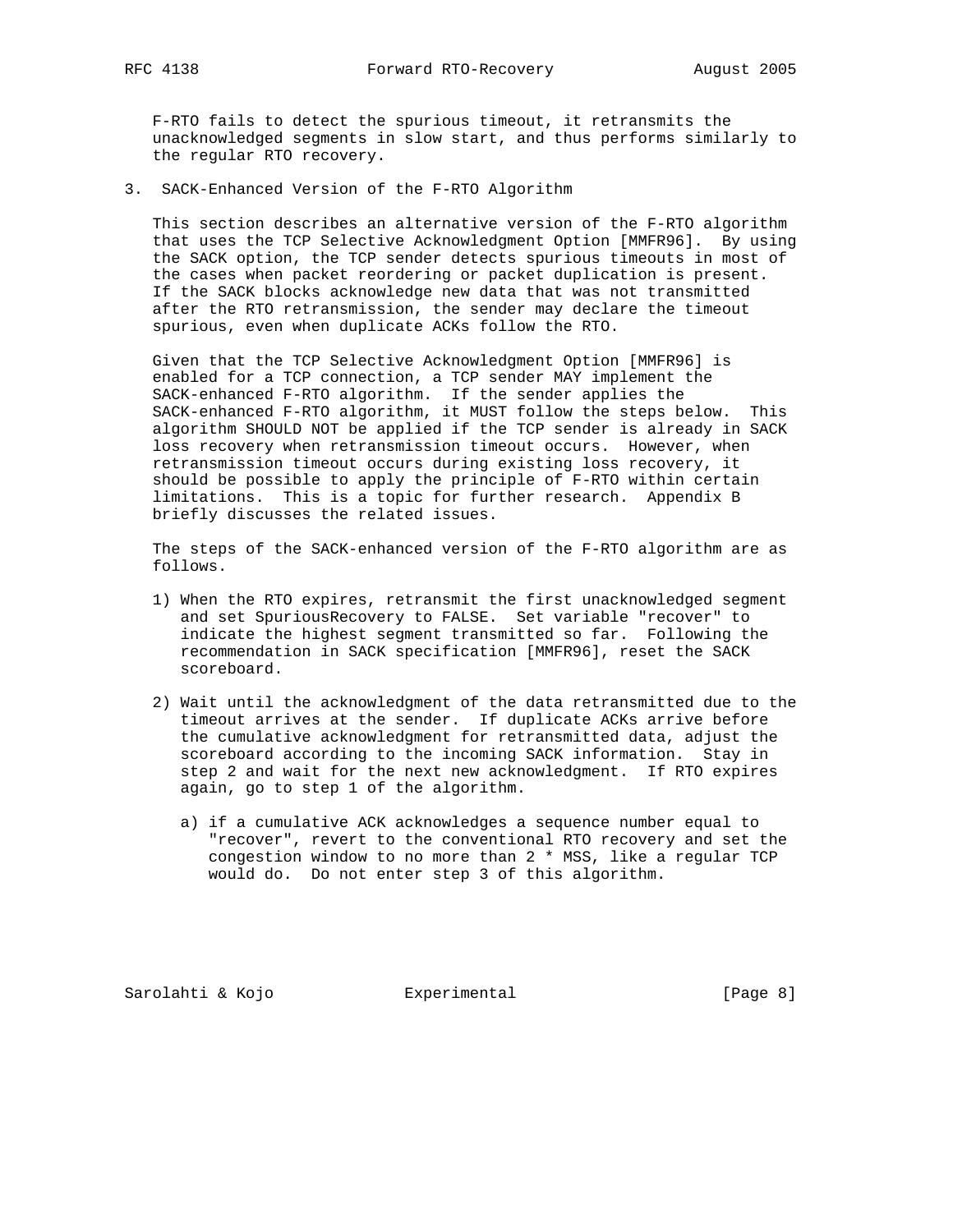b) else, if a cumulative ACK acknowledges a sequence number (smaller than "recover", but larger than SND.UNA) transmit up to two new (previously unsent) segments and proceed to step 3. If the TCP sender is not able to transmit any previously unsent data -- either due to receiver window limitation, or because it does not have any new data to send -- the recommended action is to refrain from entering step 3 of this algorithm. Rather, continue with slow start retransmissions following the conventional RTO recovery algorithm.

 It is also possible to apply some of the alternatives for handling window-limited cases discussed in Appendix C. In this case, the TCP sender should follow the recommendations concerning acknowledgments of retransmitted segments given in Appendix B.

- 3) The next acknowledgment arrives at the sender. Either a duplicate ACK or a new cumulative ACK (advancing the window) applies in this step.
	- a) if the ACK acknowledges a sequence number above "recover", either in SACK blocks or as a cumulative ACK, set the congestion window to no more than 3 \* MSS and proceed with the conventional RTO recovery, retransmitting unacknowledged segments. Take this branch also when the acknowledgment is a duplicate ACK and it does not acknowledge any new, previously unacknowledged data below "recover" in the SACK blocks. Leave SpuriousRecovery set to FALSE.
	- b) if the ACK does not acknowledge sequence numbers above "recover" AND it acknowledges data that was not acknowledged earlier (either with cumulative acknowledgment or using SACK blocks), declare the timeout spurious and set SpuriousRecovery to SPUR\_TO. The retransmission timeout can be declared spurious, because the segment acknowledged with this ACK was transmitted before the timeout.

 If there are unacknowledged holes between the received SACK blocks, those segments are retransmitted similarly to the conventional SACK recovery algorithm [BAFW03]. If the algorithm exits with SpuriousRecovery set to SPUR\_TO, "recover" is set to SND.UNA, thus allowing fast recovery on incoming duplicate acknowledgments.

Sarolahti & Kojo  $\qquad \qquad$  Experimental  $\qquad \qquad$  [Page 9]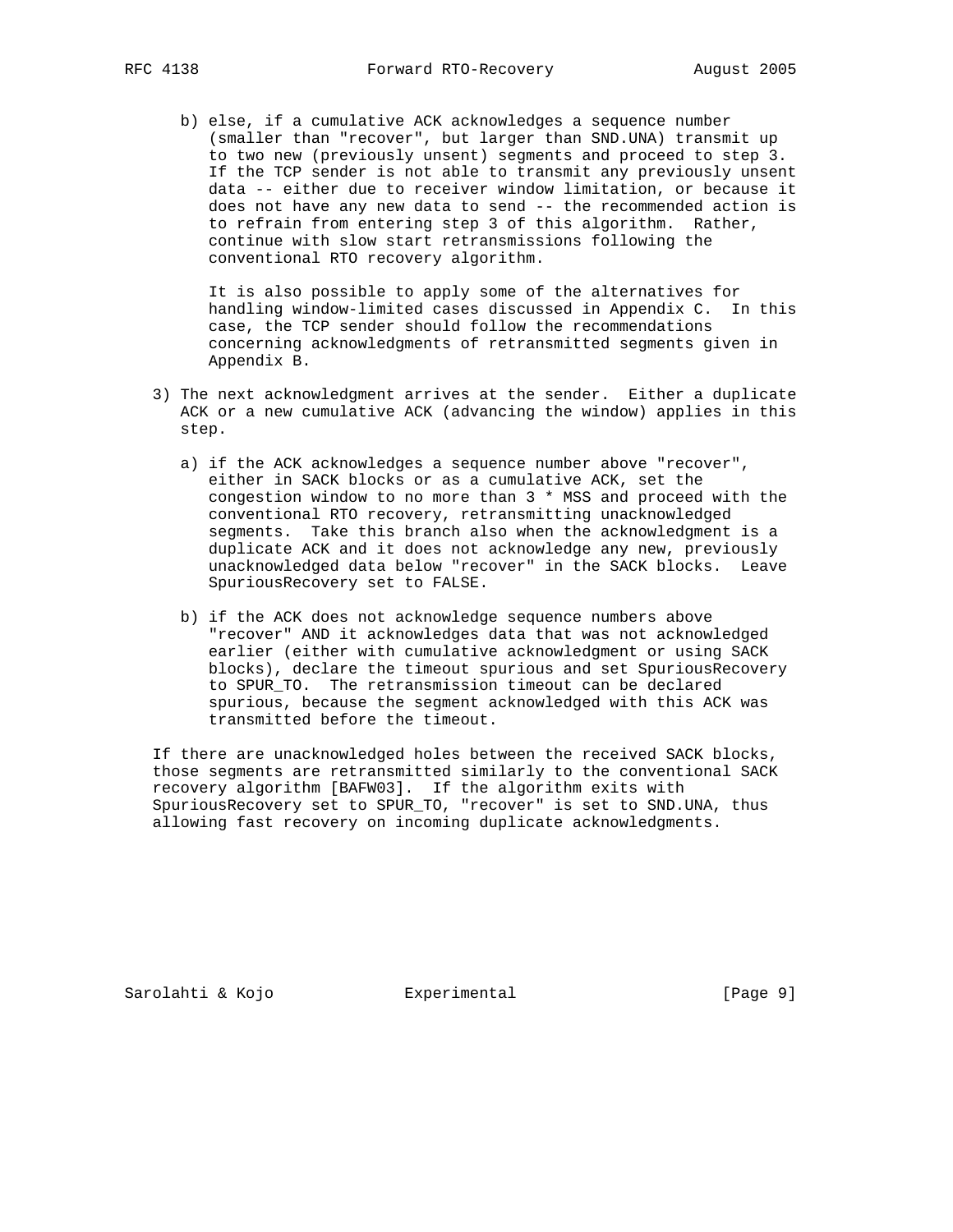### 4. Taking Actions after Detecting Spurious RTO

 Upon retransmission timeout, a conventional TCP sender assumes that outstanding segments are lost and starts retransmitting the unacknowledged segments. When the retransmission timeout is detected to be spurious, the TCP sender should not continue retransmitting based on the timeout. For example, if the sender was in congestion avoidance phase transmitting new, previously unsent segments, it should continue transmitting previously unsent segments after detecting a spurious RTO. This document does not describe the response to spurious timeouts, but a response algorithm is described in RFC 4015 [LG04].

 Additionally, different response variants to spurious retransmission timeout have been discussed in various research papers [SKR03, GL03, Sar03] and IETF documents [SL03]. The different response alternatives vary in whether the spurious retransmission timeout should be taken as a congestion signal, thus causing the congestion window or slow start threshold to be reduced at the sender, or whether the congestion control state should be fully reverted to the state valid prior to the retransmission timeout.

#### 5. SCTP Considerations

 SCTP has similar retransmission algorithms and congestion control to TCP. The SCTP T3-rtx timer for one destination address is maintained in the same way as the TCP retransmission timer, and after a T3-rtx expires, an SCTP sender retransmits unacknowledged data chunks in slow start like TCP does. Therefore, SCTP is vulnerable to the negative effects of the spurious retransmission timeouts similarly to TCP. Due to similar RTO recovery algorithms, F-RTO algorithm logic can be applied also to SCTP. Since SCTP uses selective acknowledgments, the SACK-based variant of the algorithm is recommended, although the basic version can also be applied to SCTP. However, SCTP contains features that are not present with TCP that need to be discussed when applying the F-RTO algorithm.

 SCTP associations can be multi-homed. The current retransmission policy states that retransmissions should go to alternative addresses. If the retransmission was due to spurious timeout caused by a delay spike, it is possible that the acknowledgment for the retransmission arrives back at the sender before the acknowledgments of the original transmissions arrive. If this happens, a possible loss of the original transmission of the data chunk that was retransmitted due to the spurious timeout may remain undetected when applying the F-RTO algorithm. Because the timeout was caused by a delay spike, and it was spurious in that respect, a suitable response is to continue by sending new data. However, if the original

Sarolahti & Kojo  $\qquad \qquad$  Experimental  $\qquad \qquad$  [Page 10]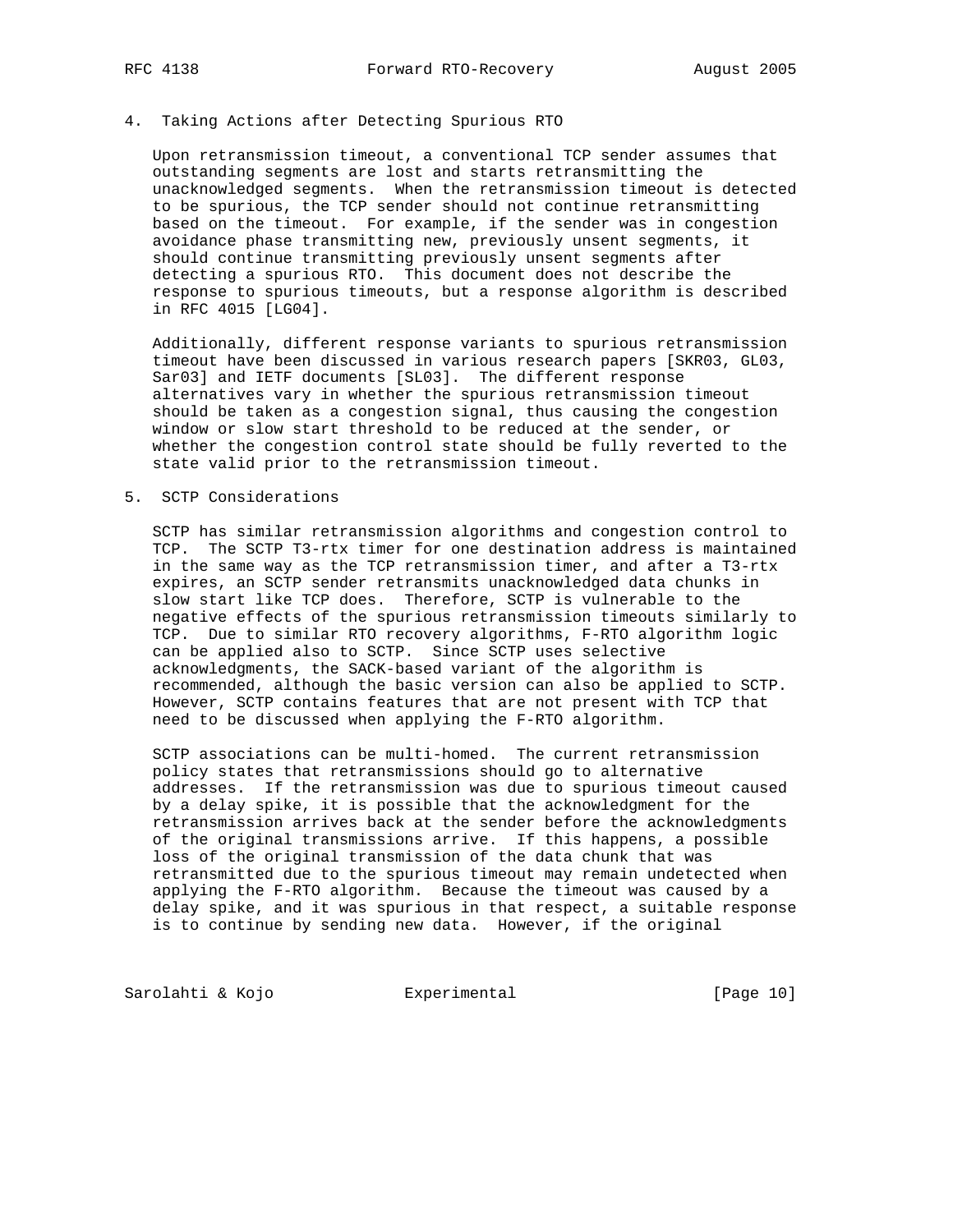transmission was lost, fully reverting the congestion control parameters is too aggressive. Therefore, taking conservative actions on congestion control is recommended, if the SCTP association is multi-homed and retransmissions go to alternative addresses. The information in duplicate TSNs can be then used for reverting congestion control, if desired [BA04].

 Note that the forward transmissions made in F-RTO algorithm step (2b) should be destined to the primary address, since they are not retransmissions.

 When making a retransmission, an SCTP sender can bundle a number of unacknowledged data chunks and include them in the same packet. This needs to be considered when implementing F-RTO for SCTP. The basic principle of F-RTO still holds: in order to declare the timeout spurious, the sender must get an acknowledgment for a data chunk that was not retransmitted after the retransmission timeout. In other words, acknowledgments of data chunks that were bundled in RTO retransmission must not be used for declaring the timeout spurious.

#### 6. Security Considerations

 The main security threat regarding F-RTO is the possibility that a receiver could mislead the sender into setting too large a congestion window after an RTO. There are two possible ways a malicious receiver could trigger a wrong output from the F-RTO algorithm. First, the receiver can acknowledge data that it has not received. Second, it can delay acknowledgment of a segment it has received earlier, and acknowledge the segment after the TCP sender has been deluded to enter algorithm step 3.

 If the receiver acknowledges a segment it has not really received, the sender can be led to declare spurious timeout in the F-RTO algorithm, step 3. However, because the sender will have an incorrect state, it cannot retransmit the segment that has never reached the receiver. Therefore, this attack is unlikely to be useful for the receiver to maliciously gain a larger congestion window.

 A common case for a retransmission timeout is that a fast retransmission of a segment is lost. If all other segments have been received, the RTO retransmission causes the whole window to be acknowledged at once. This case is recognized in F-RTO algorithm branch (2a). However, if the receiver only acknowledges one segment after receiving the RTO retransmission, and then the rest of the segments, it could cause the timeout to be declared spurious when it is not. Therefore, it is suggested that, when an RTO expires during

Sarolahti & Kojo Experimental [Page 11]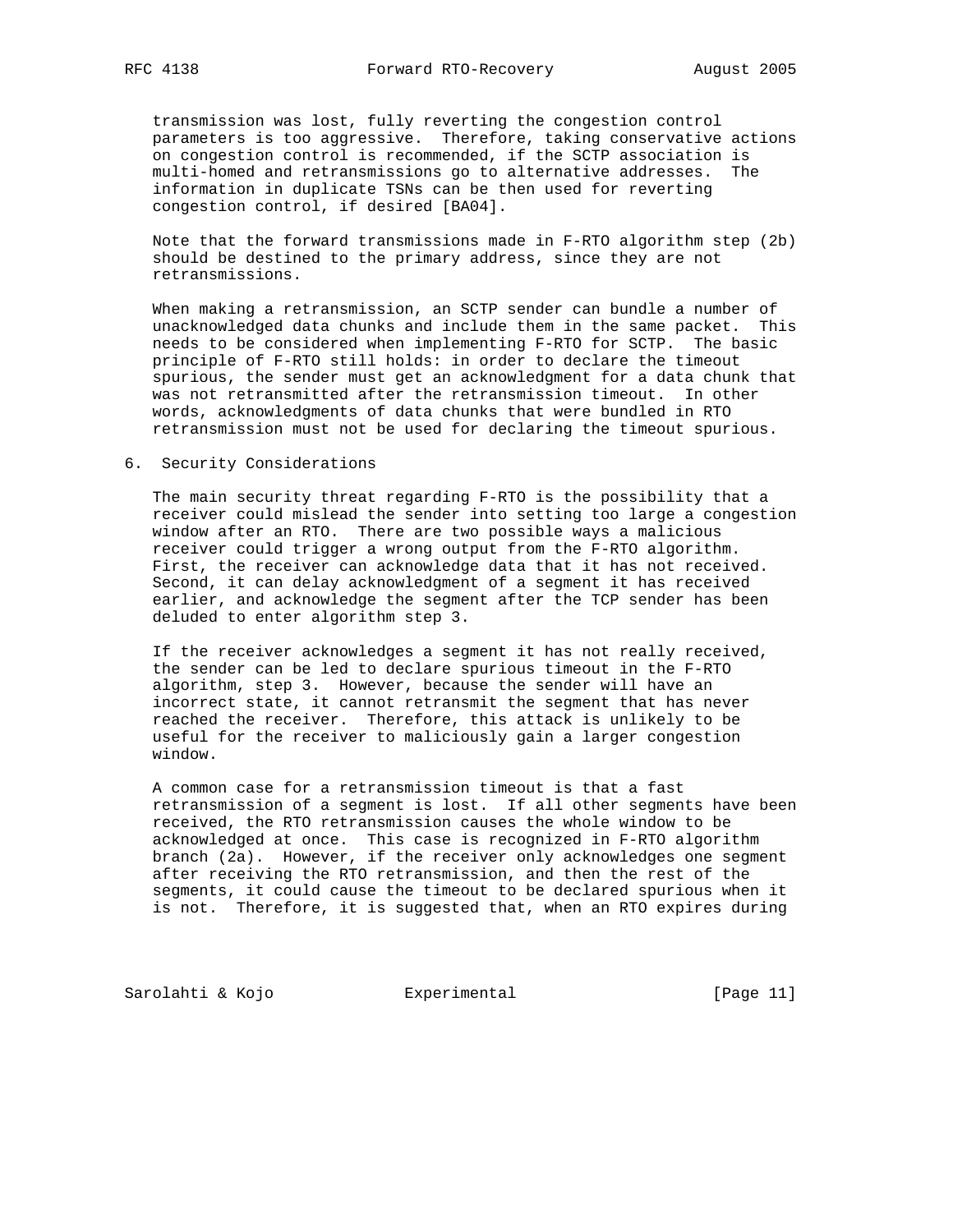fast recovery phase, the sender would not fully revert the congestion window even if the timeout was declared spurious. Instead, the sender would reduce the congestion window to 1.

 If there is more than one segment missing at the time of a retransmission timeout, the receiver does not benefit from misleading the sender to declare a spurious timeout because the sender would have to go through another recovery period to retransmit the missing segments, usually after an RTO has elapsed.

7. Acknowledgements

 We are grateful to Reiner Ludwig, Andrei Gurtov, Josh Blanton, Mark Allman, Sally Floyd, Yogesh Swami, Mika Liljeberg, Ivan Arias Rodriguez, Sourabh Ladha, Martin Duke, Motoharu Miyake, Ted Faber, Samu Kontinen, and Kostas Pentikousis for the discussion and feedback contributed to this text.

#### 8. References

- 8.1. Normative References
	- [APS99] Allman, M., Paxson, V., and W. Stevens, "TCP Congestion Control", RFC 2581, April 1999.
	- [BAFW03] Blanton, E., Allman, M., Fall, K., and L. Wang, "A Conservative Selective Acknowledgment (SACK)-based Loss Recovery Algorithm for TCP", RFC 3517, April 2003.
	- [RFC2119] Bradner, S., "Key words for use in RFCs to Indicate Requirement Levels", BCP 14, RFC 2119, March 1997.
	- [FHG04] Floyd, S., Henderson, T., and A. Gurtov, "The NewReno Modification to TCP's Fast Recovery Algorithm", RFC 3782, April 2004.
	- [MMFR96] Mathis, M., Mahdavi, J., Floyd, S., and A. Romanow, "TCP Selective Acknowledgement Options", RFC 2018, October 1996.
	- [PA00] Paxson, V. and M. Allman, "Computing TCP's Retransmission Timer", RFC 2988, November 2000.
	- [Pos81] Postel, J., "Transmission Control Protocol", STD 7, RFC 793, September 1981.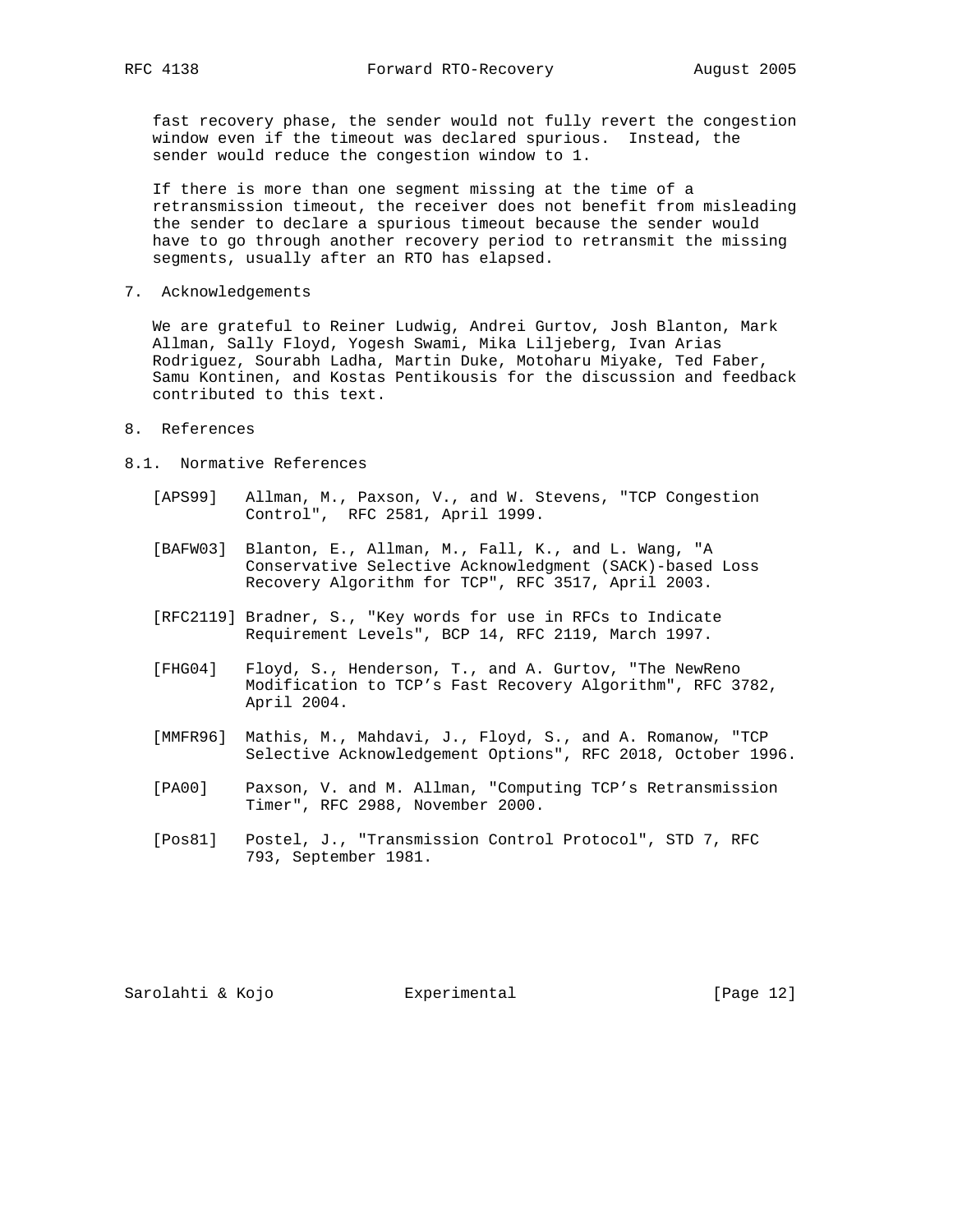- [Ste00] Stewart, R., Xie, Q., Morneault, K., Sharp, C., Schwarzbauer, H., Taylor, T., Rytina, I., Kalla, M., Zhang, L., and V. Paxson, "Stream Control Transmission Protocol", RFC 2960, October 2000.
- 8.2. Informative References
	- [ABF01] Allman, M., Balakrishnan, H., and S. Floyd, "Enhancing TCP's Loss Recovery Using Limited Transmit", RFC 3042, January 2001.
	- [BA04] Blanton, E. and M. Allman, "Using TCP Duplicate Selective Acknowledgement (DSACKs) and Stream Control Transmission Protocol (SCTP) Duplicate Transmission Sequence Numbers (TSNs) to Detect Spurious Retransmissions", RFC 3708, February 2004.
	- [BBJ92] Jacobson, V., Braden, R., and D. Borman, "TCP Extensions for High Performance", RFC 1323, May 1992.
	- [FMMP00] Floyd, S., Mahdavi, J., Mathis, M., and M. Podolsky, "An Extension to the Selective Acknowledgement (SACK) Option for TCP", RFC 2883, July 2000.
	- [GL02] A. Gurtov and R. Ludwig. Evaluating the Eifel Algorithm for TCP in a GPRS Network. In Proc. of European Wireless, Florence, Italy, February 2002.
	- [GL03] A. Gurtov and R. Ludwig, Responding to Spurious Timeouts in TCP. In Proceedings of IEEE INFOCOM 03, San Francisco, CA, USA, March 2003.
	- [Jac88] V. Jacobson. Congestion Avoidance and Control. In Proceedings of ACM SIGCOMM 88.
	- [LG04] Ludwig, R. and A. Gurtov, "The Eifel Response Algorithm for TCP", RFC 4015, February 2005.
	- [LK00] R. Ludwig and R.H. Katz. The Eifel Algorithm: Making TCP Robust Against Spurious Retransmissions. ACM SIGCOMM Computer Communication Review, 30(1), January 2000.
	- [LM03] Ludwig, R. and M. Meyer, "The Eifel Detection Algorithm for TCP", RFC 3522, April 2003.
	- [Nag84] Nagle, J., "Congestion Control in IP/TCP Internetworks", RFC 896, January 1984.

Sarolahti & Kojo Experimental [Page 13]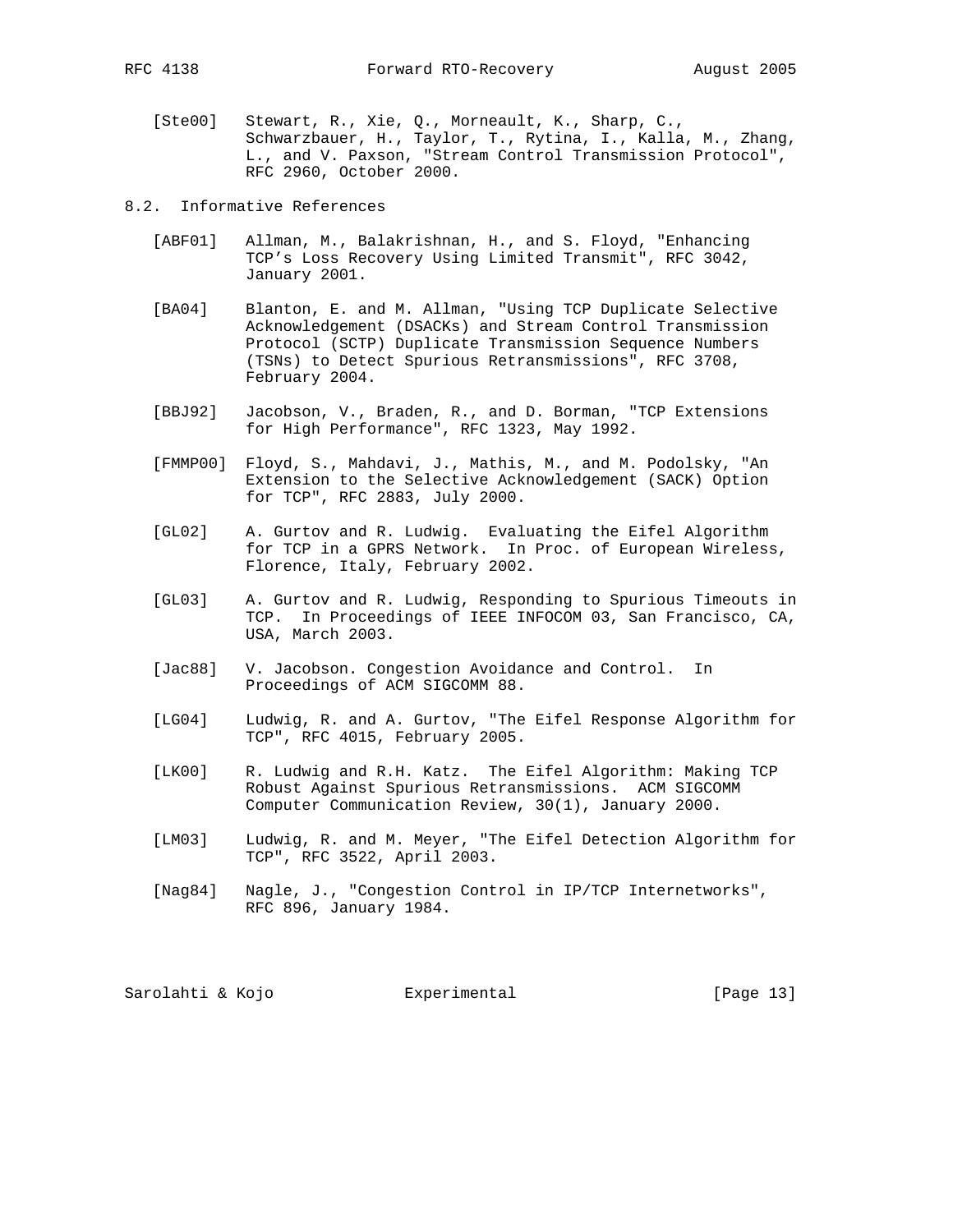- [SKR03] P. Sarolahti, M. Kojo, and K. Raatikainen. F-RTO: An Enhanced Recovery Algorithm for TCP Retransmission Timeouts. ACM SIGCOMM Computer Communication Review, 33(2), April 2003.
- [Sar03] P. Sarolahti. Congestion Control on Spurious TCP Retransmission Timeouts. In Proceedings of IEEE Globecom 2003, San Francisco, CA, USA. December 2003.
- [SL03] Y. Swami and K. Le, "DCLOR: De-correlated Loss Recovery using SACK Option for Spurious Timeouts", work in progress, September 2003.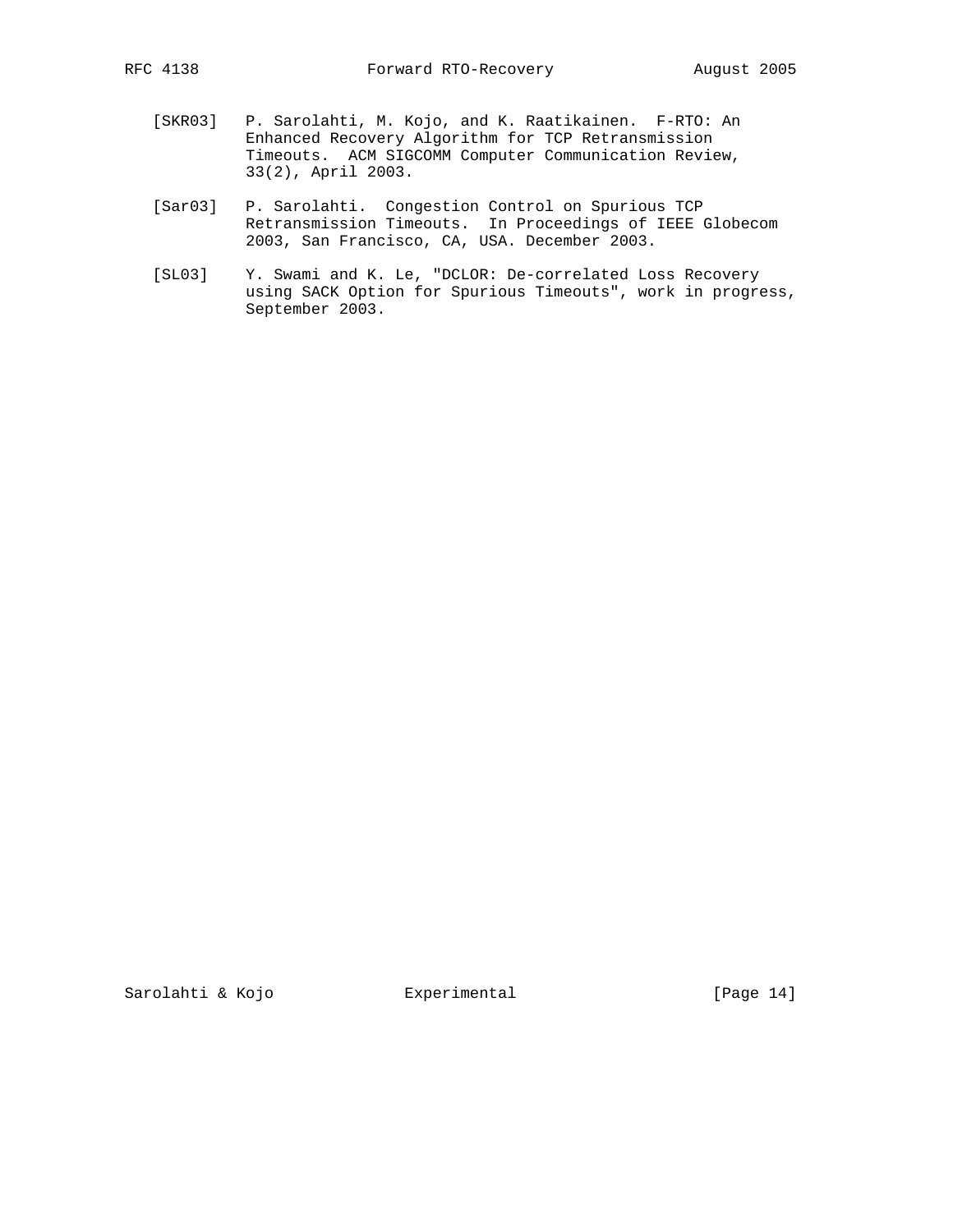#### Appendix A: Scenarios

 This section discusses different scenarios where RTOs occur and how the basic F-RTO algorithm performs in those scenarios. The interesting scenarios are: a sudden delay triggering retransmission timeout, loss of a retransmitted packet during fast recovery, link outage causing the loss of several packets, and packet reordering. A performance evaluation with a more thorough analysis on a real implementation of F-RTO is given in [SKR03].

#### A.1. Sudden Delay

 The main motivation behind the F-RTO algorithm is to improve TCP performance when a delay spike triggers a spurious retransmission timeout. The example below illustrates the segments and acknowledgments transmitted by the TCP end hosts when a spurious timeout occurs, but no packets are lost. For simplicity, delayed acknowledgments are not used in the example. The example below applies the Eifel Response Algorithm [LG04] after detecting a spurious timeout.

 ...  $(cwnd = 6, ssthresh < 6, FilightSize = 6)$  1. <---------------------------- ACK 5 2. SEND 10 ---------------------------->  $(cwnd = 6, \text{ ssthresh} < 6, \text{ FlightSize} = 6)$  3. <---------------------------- ACK 6 4. SEND 11 ----------------------------> (cwnd = 6, ssthresh < 6, FlightSize = 6)  $5.$  [delay] | [RTO] [F-RTO step (1)] 6. SEND 6 ---------------------------->  $(cwnd = 6, \text{ssthresh} = 3, \text{FlightSize} = 6)$  <earlier xmitted SEG 6> ---> 7. <---------------------------- ACK 7 [F-RTO step (2b)] 8. SEND 12 ----------------------------> 9. SEND 13 ---------------------------->  $(cwnd = 7, ssthresh = 3, FilightSize = 7)$  <earlier xmitted SEG 7> ---> 10. <---------------------------- ACK 8 [F-RTO step (3b)] [SpuriousRecovery <- SPUR\_TO]  $(cwnd = 7, ssthresh = 6, FilightSize = 6)$ 

Sarolahti & Kojo Experimental [Page 15]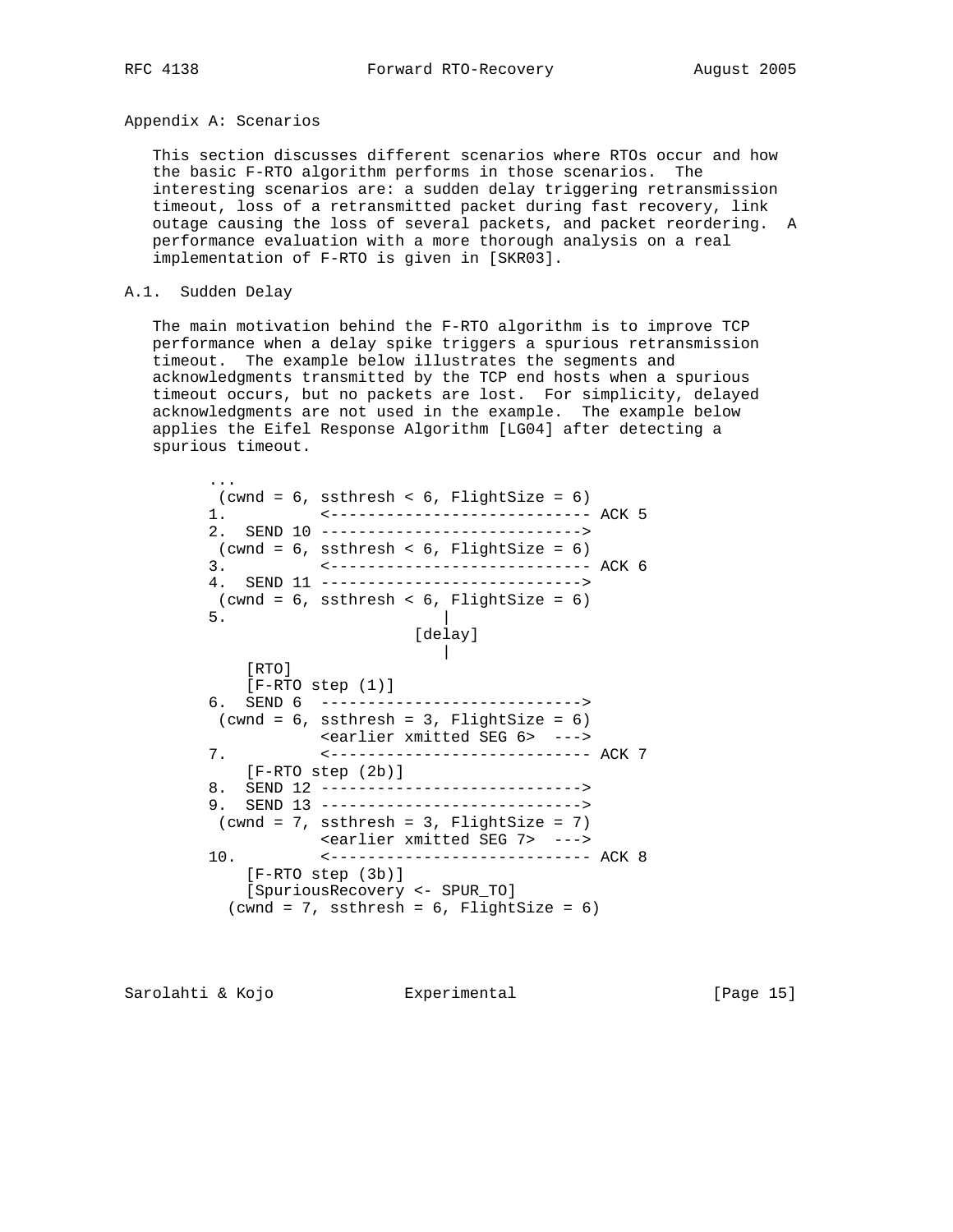```
 11. SEND 14 ---------------------------->
(cwnd = 7, ssthresh = 6, FilightSize = 7) 12. <---------------------------- ACK 9
13. SEND 15 ---------------------------->
(cwnd = 7, ssthresh = 6, FilightSize = 7) 14. <---------------------------- ACK 10
15. SEND 16 ---------------------------->
(cwnd = 7, ssthresh = 6, FilightSize = 7) ...
```
 When a sudden delay (long enough to trigger timeout) occurs at step 5, the TCP sender retransmits the first unacknowledged segment (step 6). The next ACK covers the RTO retransmission because the originally transmitted segment 6 arrived at the receiver, and the TCP sender continues by sending two new data segments (steps 8, 9). Note that on F-RTO steps (1) and (2b), congestion window and FlightSize are not yet reset because in the case of spurious timeout, the segments sent before the timeout are still in the network. However, the sender should still be equally aggressive toward conventional TCP. Because the second acknowledgment arriving after the RTO retransmission acknowledges data that was not retransmitted due to timeout (step 10), the TCP sender declares the timeout to be spurious and continues by sending new data on the next acknowledgments. Also, the congestion control state is reversed, as required by the Eifel Response Algorithm.

A.2. Loss of a Retransmission

 If a retransmitted segment is lost, the only way to retransmit it is to wait for the timeout to trigger the retransmission. Once the segment is successfully received, the receiver usually acknowledges several segments at once, because other segments in the same window have been successfully delivered before the retransmission arrives at the receiver. The example below shows a scenario where retransmission (of segment 6) is lost, as well as a later segment (segment 9) in the same window. The limited transmit [ABF01] or SACK TCP [MMFR96] enhancements are not in use in this example.

 ...  $(cwnd = 6, ssthresh < 6, FilightSize = 6)$  <segment 6 lost> <segment 9 lost> 1. <---------------------------- ACK 5 2. SEND 10 ---------------------------->  $(cwnd = 6, ssthresh < 6, FilightSize = 6)$  3. <---------------------------- ACK 6 4. SEND 11 ---------------------------->  $(cwnd = 6, \text{ ssthresh} < 6, \text{ FlightSize} = 6)$ 

Sarolahti & Kojo Experimental [Page 16]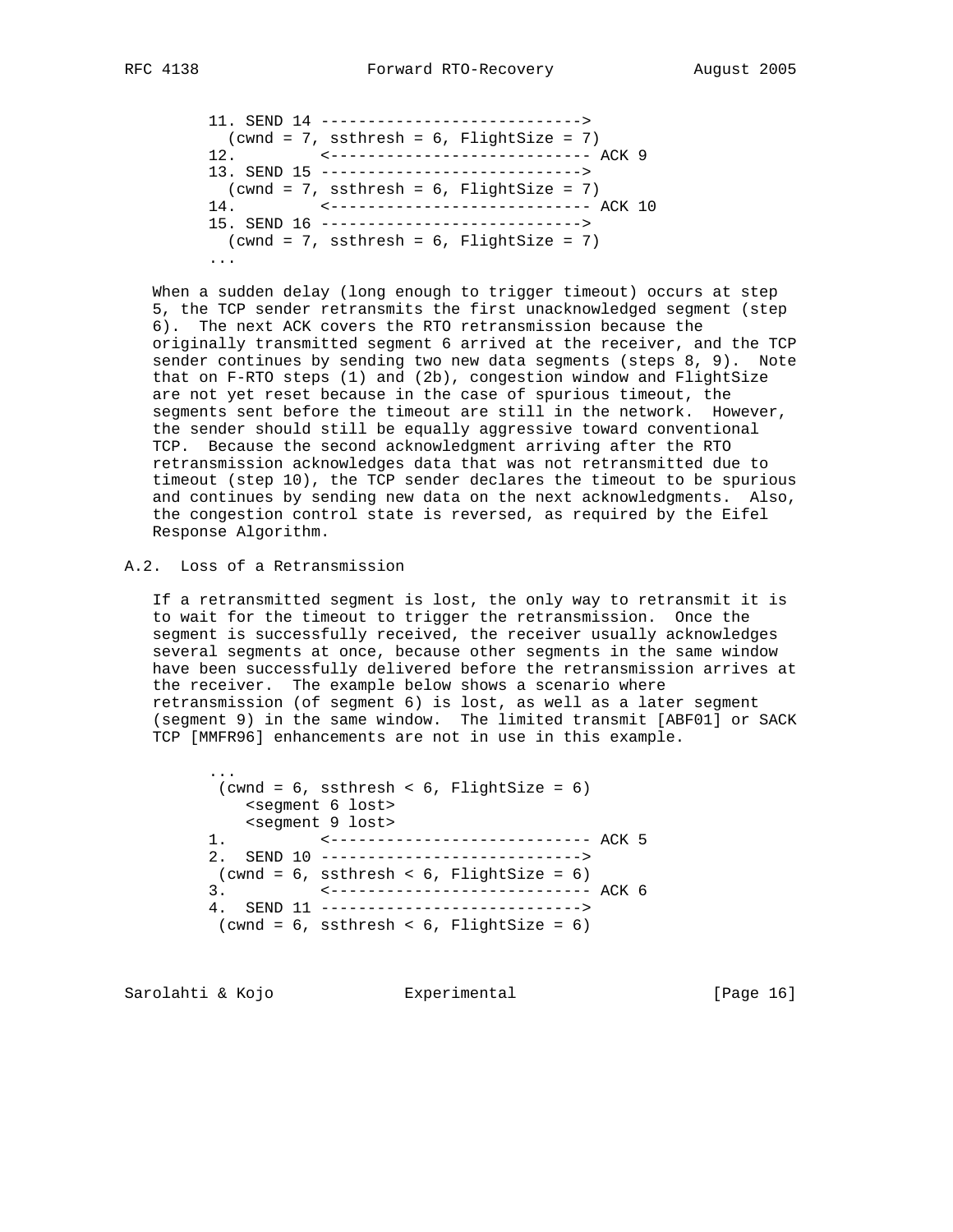5. <---------------------------- ACK 6 6. <---------------------------- ACK 6 7. <---------------------------- ACK 6 8. SEND 6 ----------------- $(cwnd = 6, ssthresh = 3, Filghtsize = 6)$  $s$  <segment 6 lost><br>9. 9. <---------------------------- ACK 6 10. SEND 12 ---------------------------->  $(cwnd = 7, ssthresh = 3, Filghtsize = 7)$  11. <---------------------------- ACK 6 12. SEND 13 ---------------------------->  $(cwnd = 8, ssthresh = 3, FilightSize = 8)$  [RTO] 13. SEND 6 ---------------------------->  $(cwnd = 8, \text{ ssthresh} = 2, \text{ FlightSize} = 8)$  14. <---------------------------- ACK 9 [F-RTO step (2b)] 15. SEND 14 ----------------------------> 16. SEND 15 ---------------------------->  $(cwnd = 7, ssthresh = 2, FilightSize = 7)$  17. <---------------------------- ACK 9 [F-RTO step (3a)] [SpuriousRecovery <- FALSE]  $(cwnd = 3, ssthresh = 2, FilightSize = 7)$  18. SEND 9 ----------------------------> 19. SEND 10 ----------------------------> 20. SEND 11 ----------------------------> ...

 In the example above, segment 6 is lost and the sender retransmits it after three duplicate ACKs in step 8. However, the retransmission is also lost, and the sender has to wait for the RTO to expire before retransmitting it again. Because the first ACK following the RTO retransmission acknowledges the RTO retransmission (step 14), the sender transmits two new segments. The second ACK in step 17 does not acknowledge any previously unacknowledged data. Therefore, the F-RTO sender enters the slow start and sets cwnd to 3 \* MSS. The congestion window can be set to three segments, because two round trips have elapsed after the retransmission timeout. Finally, the receiver acknowledges all segments transmitted prior to entering recovery and the sender can continue transmitting new data in congestion avoidance.

Sarolahti & Kojo Experimental [Page 17]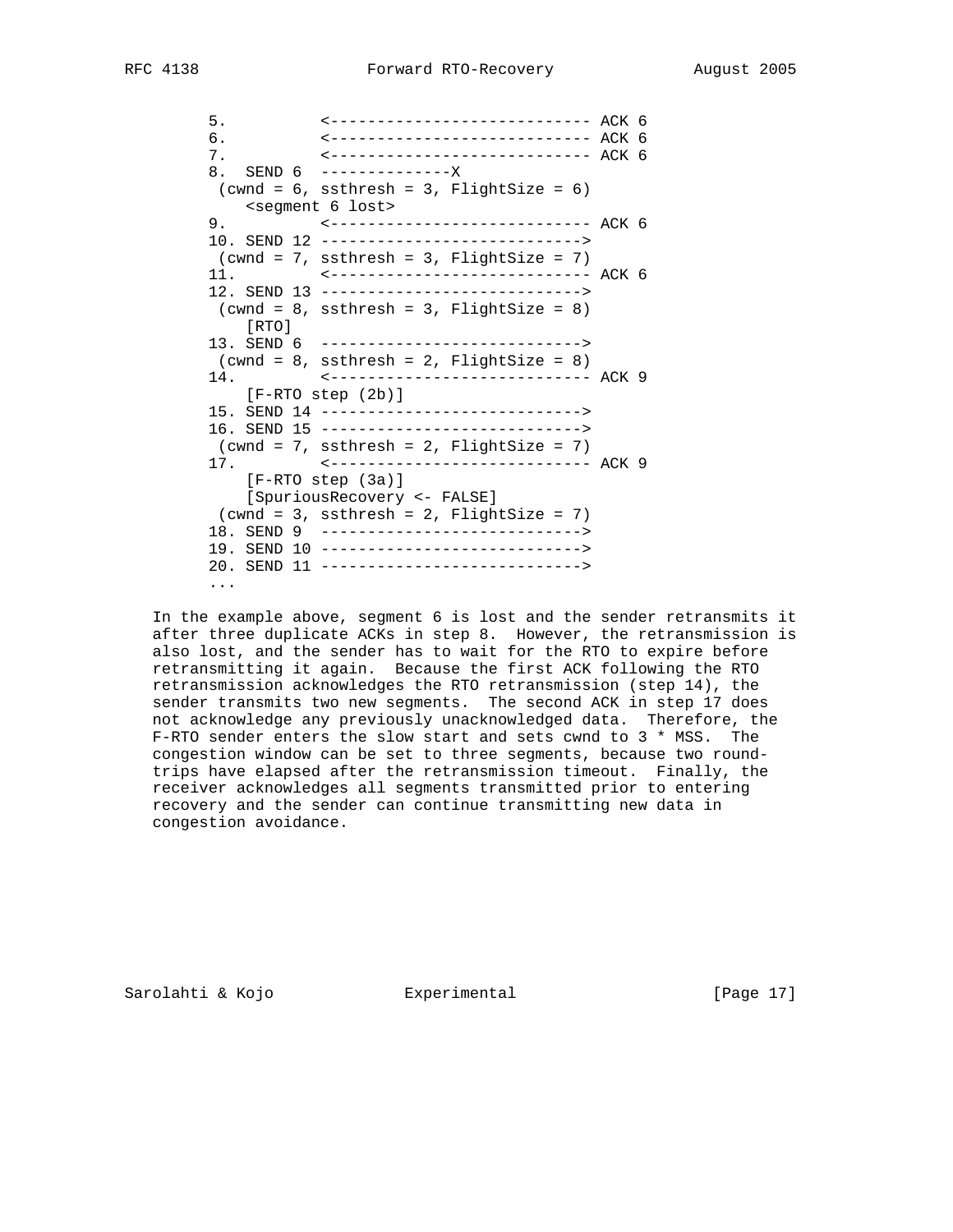# A.3. Link Outage

 The example below illustrates the F-RTO behavior when 4 consecutive packets are lost in the network causing the TCP sender to fall back to RTO recovery. Limited transmit and SACK are not used in this example.

 ...  $(cwnd = 6, \text{ ssthresh} < 6, \text{ FlightSize} = 6)$  <segments 6-9 lost> 1. <---------------------------- ACK 5 2. SEND 10 ----------------------------> (cwnd = 6, ssthresh < 6, FlightSize = 6) 3. <---------------------------- ACK 6 4. SEND 11 ---------------------------->  $(cwnd = 6, ssthresh < 6, FilightSize = 6)$  5. <---------------------------- ACK 6 | | [RTO] 6. SEND 6 ---------------------------->  $(cwnd = 6, ssthresh = 3, Filghtsize = 6)$  7. <---------------------------- ACK 7 [F-RTO step (2b)] 8. SEND 12 ----------------------------> 9. SEND 13 ---------------------------->  $(cwnd = 7, ssthresh = 3, Filghtsize = 7)$  10. <---------------------------- ACK 7 [F-RTO step (3a)] [SpuriousRecovery <- FALSE]  $(cwnd = 3, ssthresh = 3, Filghtsize = 7)$  11. SEND 7 ----------------------------> 12. SEND 8 ----------------------------> 13. SEND 9 ---------------------------->

 Again, F-RTO sender transmits two new segments (steps 8 and 9) after the RTO retransmission is acknowledged. Because the next ACK does not acknowledge any data that was not retransmitted after the retransmission timeout (step 10), the F-RTO sender proceeds with conventional recovery and slow start retransmissions.

## A.4. Packet Reordering

 Because F-RTO modifies the TCP sender behavior only after a retransmission timeout and it is intended to avoid unnecessary retransmissions only after spurious timeout, we limit the discussion on the effects of packet reordering on F-RTO behavior to the cases where it occurs immediately after the retransmission timeout. When

Sarolahti & Kojo Experimental [Page 18]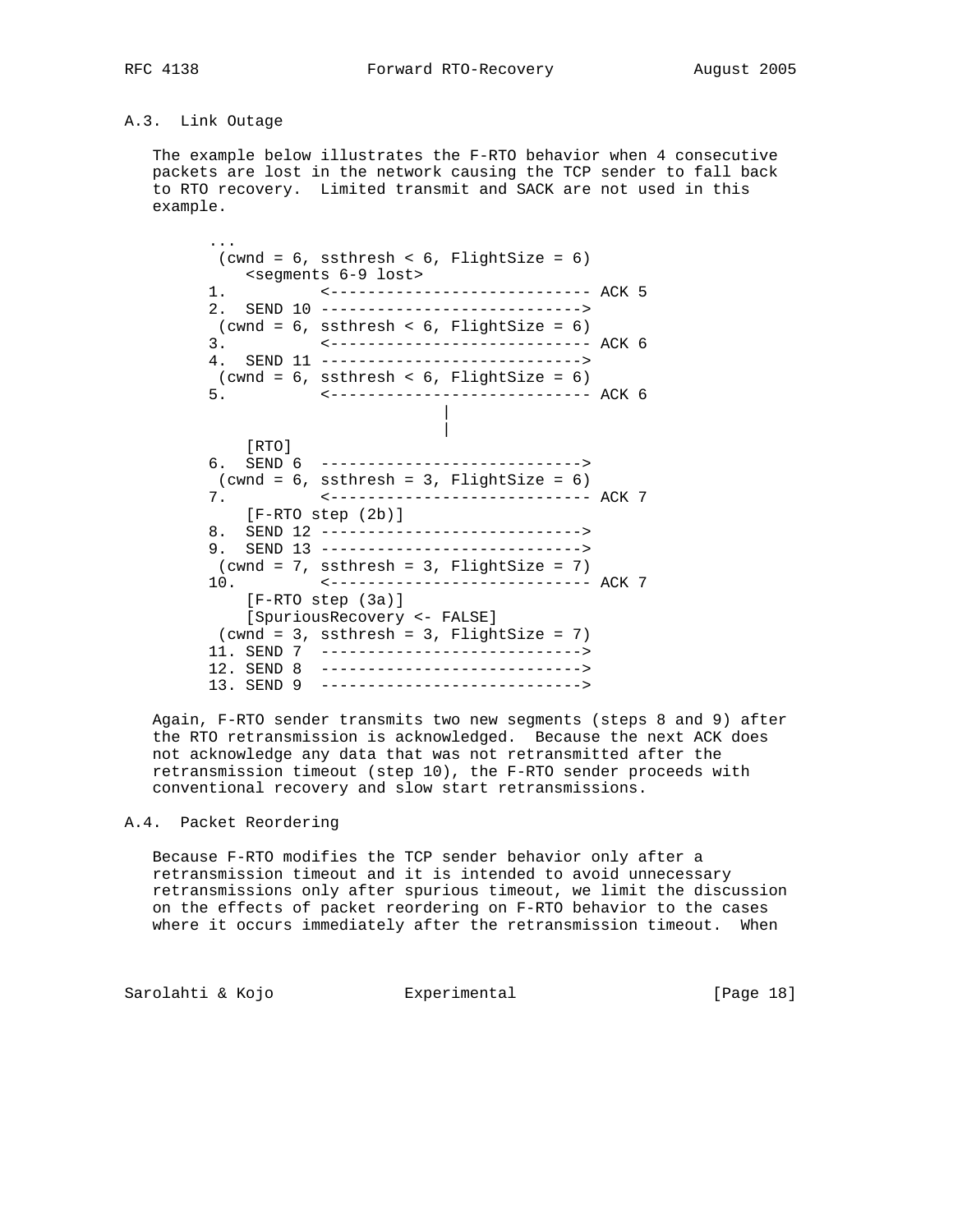the TCP receiver gets an out-of-order segment, it generates a duplicate ACK. If the TCP sender implements the basic F-RTO algorithm, this may prevent the sender from detecting a spurious timeout.

 However, if the TCP sender applies the SACK-enhanced F-RTO, it is possible to detect a spurious timeout when packet reordering occurs. Below, we illustrate the behavior of SACK-enhanced F-RTO when segment 8 arrives before segments 6 and 7, and segments starting from segment 6 are delayed in the network. In this example the TCP sender reduces the congestion window and slow start threshold in response to spurious timeout.

 ...  $(cwnd = 6, \text{ ssthresh} < 6, \text{ FlightSize} = 6)$  1. <---------------------------- ACK 5 2. SEND 10 ----------------------------> (cwnd = 6, ssthresh < 6, FlightSize = 6) 3. <---------------------------- ACK 6 4. SEND 11 ---------------------------->  $5.$  [delay] | [RTO] 6. SEND 6 ---------------------------->  $(cwnd = 6, ssthresh = 3, Filghtsize = 6)$  <earlier xmitted SEG 8> ---> 7. <---------------------------- ACK 6 [SACK 8] [SACK F-RTO stays in step 2] 8. Searlier xmitted SEG 6> ---> 9. <---------------------------- ACK 7 [SACK 8] [SACK F-RTO step (2b)] 10. SEND 12 ----------------------------> 11. SEND 13 ----------------------------> (cwnd = 7, ssthresh = 3, FlightSize = 7) 12. <earlier xmitted SEG 7> ---> 13. <---------------------------- ACK 9 [SACK F-RTO step (3b)] [SpuriousRecovery <- SPUR\_TO]  $(cwnd = 7, ssthresh = 6, FilightSize = 6)$  14. SEND 14 ---------------------------->  $(cwnd = 7, ssthresh = 6, FilightSize = 7)$  15. <---------------------------- ACK 10 16. SEND 15 ----------------------------> ...

Sarolahti & Kojo Experimental [Page 19]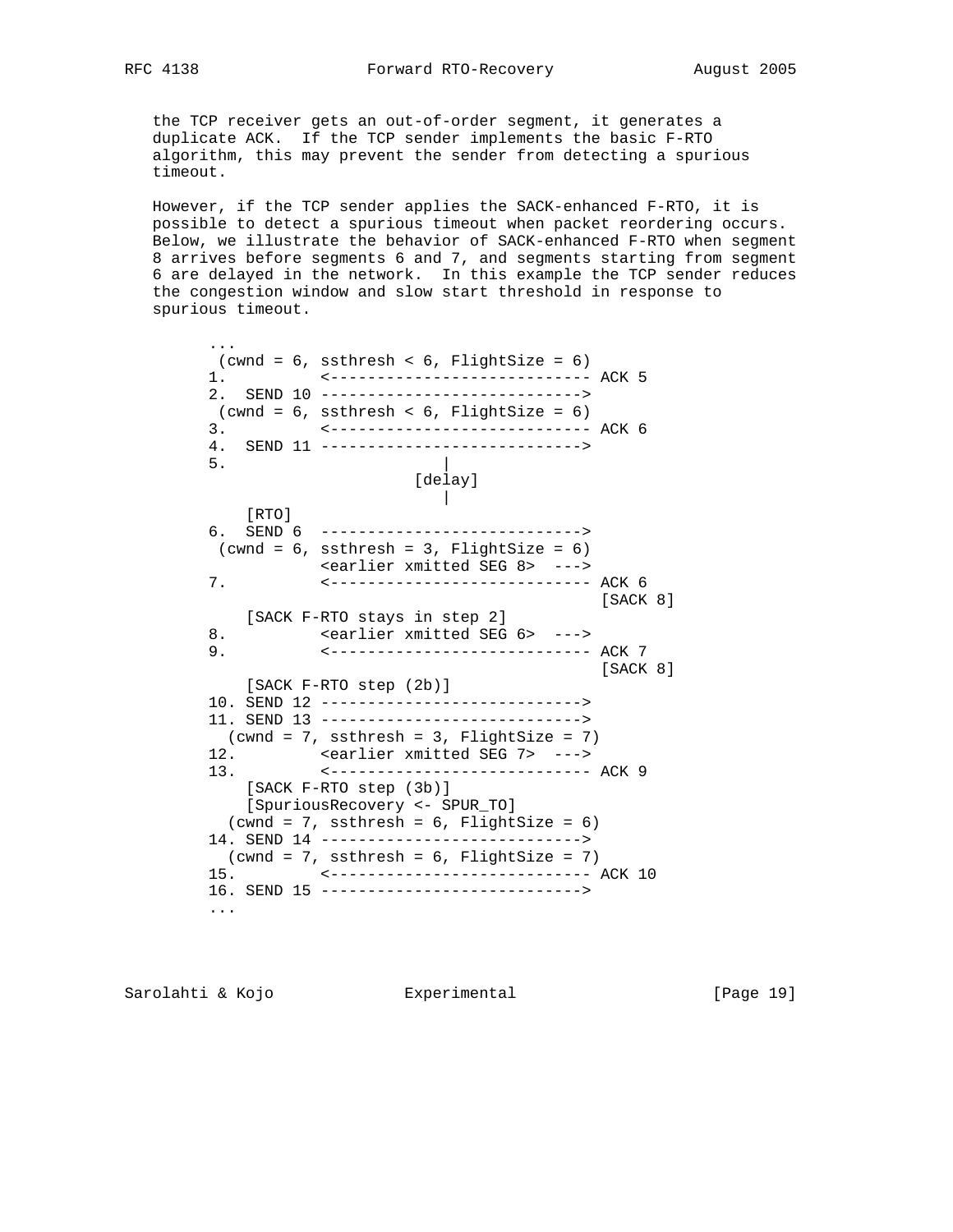After RTO expires and the sender retransmits segment 6 (step 6), the receiver gets segment 8 and generates duplicate ACK with SACK for segment 8. In response to the acknowledgment, the TCP sender does not send anything but stays in F-RTO step 2. Because the next acknowledgment advances the cumulative ACK point (step 9), the sender can transmit two new segments according to SACK-enhanced F-RTO. The next segment acknowledges new data between 7 and 11 that was not acknowledged earlier (segment 7), so the F-RTO sender declares the timeout spurious.

Appendix B: SACK-enhanced F-RTO and Fast Recovery

 We believe that a slightly modified, SACK-enhanced F-RTO algorithm can be used to detect spurious timeouts also when RTO expires while an earlier loss recovery is underway. However, there are issues that need to be considered if F-RTO is applied in this case.

 In step 3, the original SACK-based F-RTO algorithm requires that an ACK acknowledges previously unacknowledged non-retransmitted data between SND.UNA and send\_high. If RTO expires during earlier (SACK-based) loss recovery, the F-RTO sender must use only acknowledgments for non-retransmitted segments transmitted before the SACK-based loss recovery started. This means that in order to declare timeout spurious, the TCP sender must receive an acknowledgment for non-retransmitted segment between SND.UNA and RecoveryPoint in algorithm step 3. RecoveryPoint is defined in conservative SACK-recovery algorithm [BAFW03], and it is set to indicate the highest segment transmitted so far when SACK-based loss recovery begins. In other words, if the TCP sender receives acknowledgment for a segment that was transmitted more than one RTO ago, it can declare the timeout spurious. Defining an efficient algorithm for checking these conditions remains a future work item.

 When spurious timeout is detected according to the rules given above, it may be possible that the response algorithm needs to consider this case separately, for example, in terms of which segments to retransmit after RTO expires, and whether it is safe to revert the congestion control parameters. This is considered a topic for future research.

Sarolahti & Kojo Experimental [Page 20]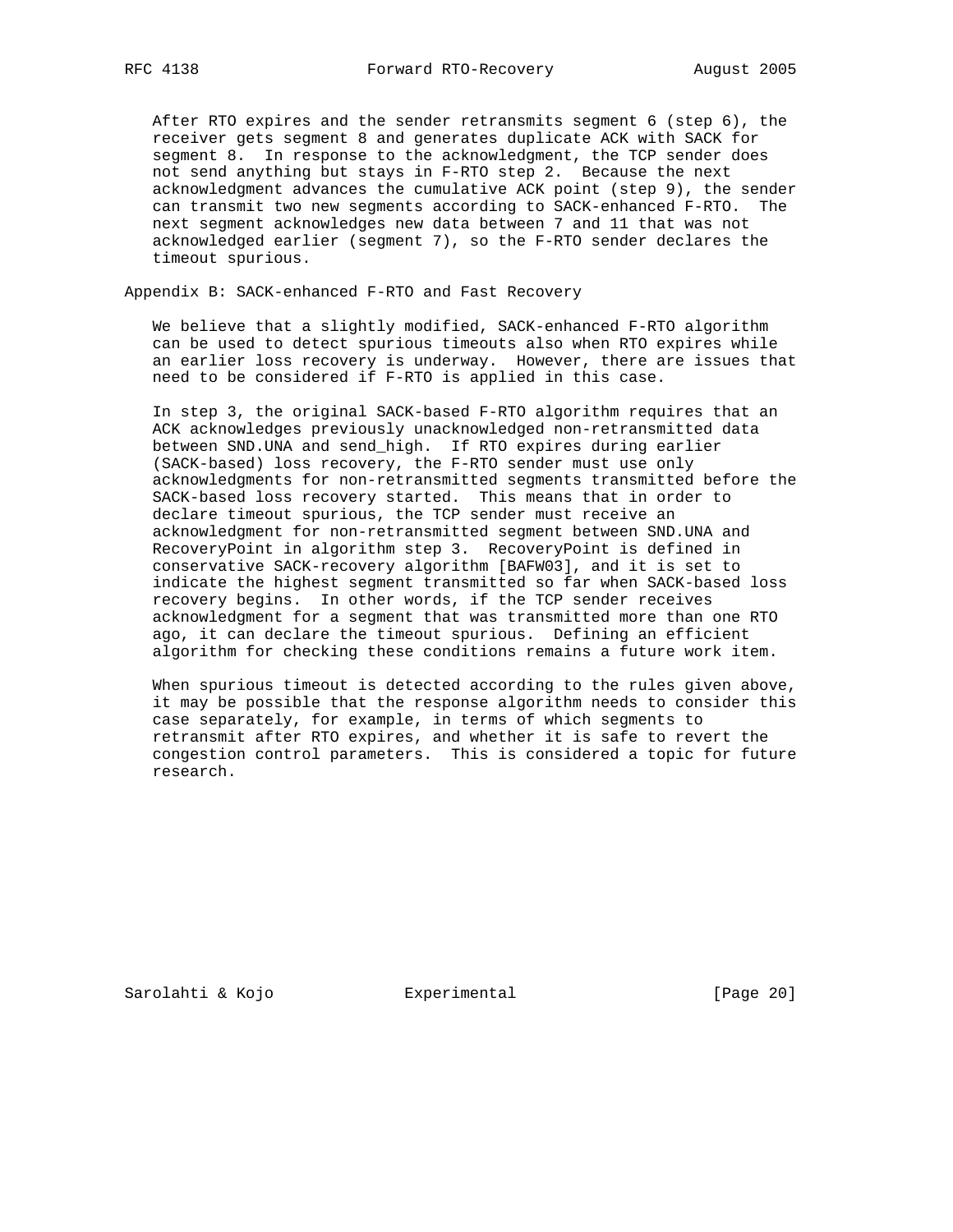Appendix C: Discussion of Window-Limited Cases

 When the advertised window limits the transmission of two new previously unsent segments, or there are no new data to send, it is recommended in F-RTO algorithm step (2b) that the TCP sender continue with the conventional RTO recovery algorithm. The disadvantage is that the sender may continue unnecessary retransmissions due to possible spurious timeout. This section briefly discusses the options that can potentially improve performance when transmitting previously unsent data is not possible.

- The TCP sender could reserve an unused space of a size of one or two segments in the advertised window to ensure the use of algorithms such as F-RTO or Limited Transmit [ABF01] in window limited situations. On the other hand, while doing this, the TCP sender should ensure that the window of outstanding segments is large enough for proper utilization of the available pipe.
- Use additional information if available, e.g., TCP timestamps with the Eifel Detection algorithm, for detecting a spurious timeout. However, Eifel detection may yield different results from F-RTO when ACK losses and an RTO occur within the same round-trip time [SKR03].
- Retransmit data from the tail of the retransmission queue and continue with step 3 of the F-RTO algorithm. It is possible that the retransmission will be made unnecessarily. Thus, this option is not encouraged, except for hosts that are known to operate in an environment that is prone to spurious timeouts. On the other hand, with this method it is possible to limit unnecessary retransmissions due to spurious timeout to one retransmission.
- Send a zero-sized segment below SND.UNA, similar to TCP Keep-Alive probe, and continue with step 3 of the F-RTO algorithm. Because the receiver replies with a duplicate ACK, the sender is able to detect whether the timeout was spurious from the incoming acknowledgment. This method does not send data unnecessarily, but it delays the recovery by one round-trip time in cases where the timeout was not spurious. Therefore, this method is not encouraged.
- In receiver-limited cases, send one octet of new data, regardless of the advertised window limit, and continue with step 3 of the F-RTO algorithm. It is possible that the receiver will have free buffer space to receive the data by the time the segment has propagated through the network, in which case no harm is done. If the receiver is not capable of receiving the segment, it rejects the segment and sends a duplicate ACK.

Sarolahti & Kojo  $\qquad \qquad$  Experimental  $\qquad \qquad$  [Page 21]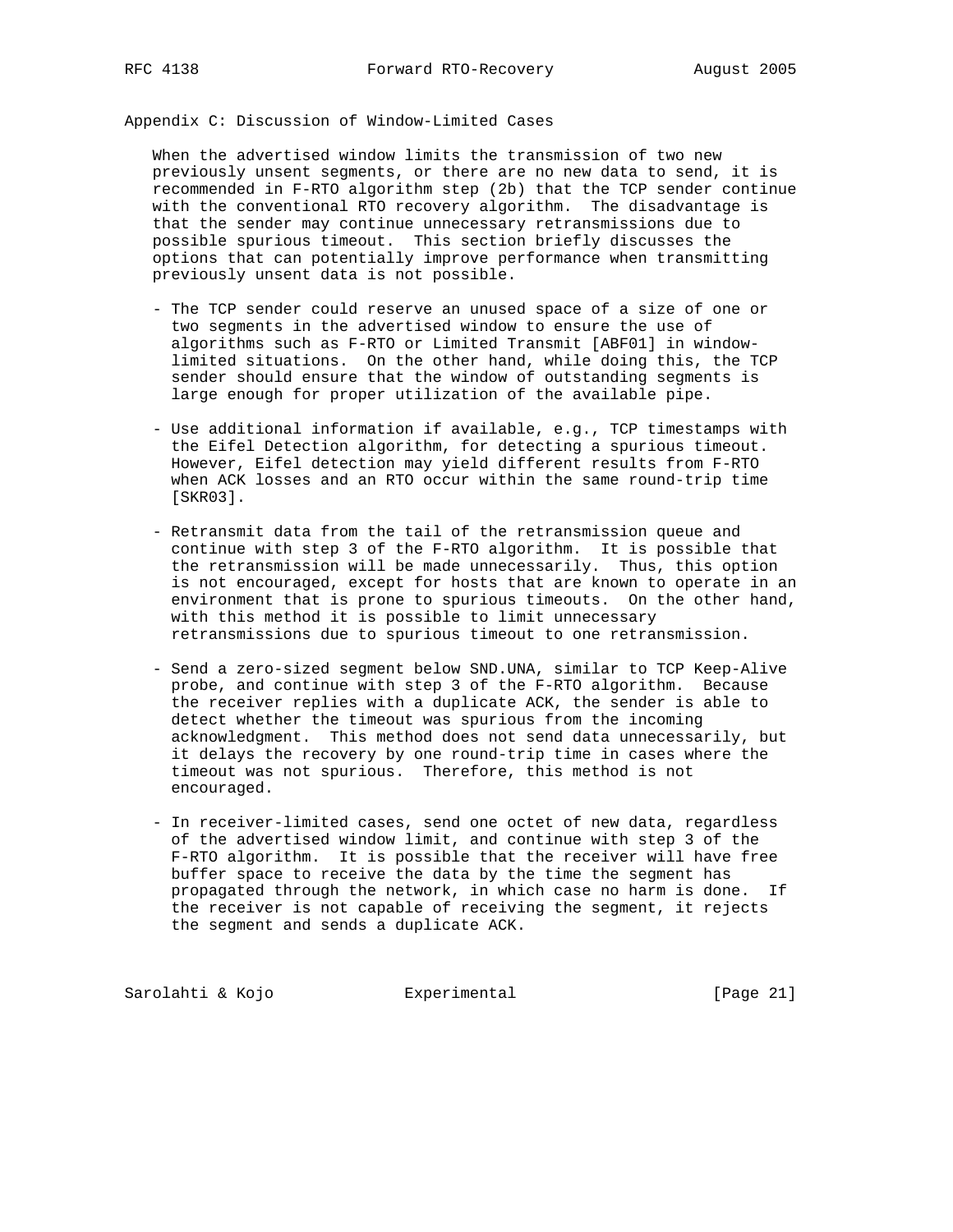Authors' Addresses

 Pasi Sarolahti Nokia Research Center P.O. Box 407 FIN-00045 NOKIA GROUP Finland

 Phone: +358 50 4876607 EMail: pasi.sarolahti@nokia.com http://www.cs.helsinki.fi/u/sarolaht/

 Markku Kojo University of Helsinki Department of Computer Science P.O. Box 68 FIN-00014 UNIVERSITY OF HELSINKI Finland

 Phone: +358 9 191 51305 EMail: kojo@cs.helsinki.fi

Sarolahti & Kojo Experimental [Page 22]